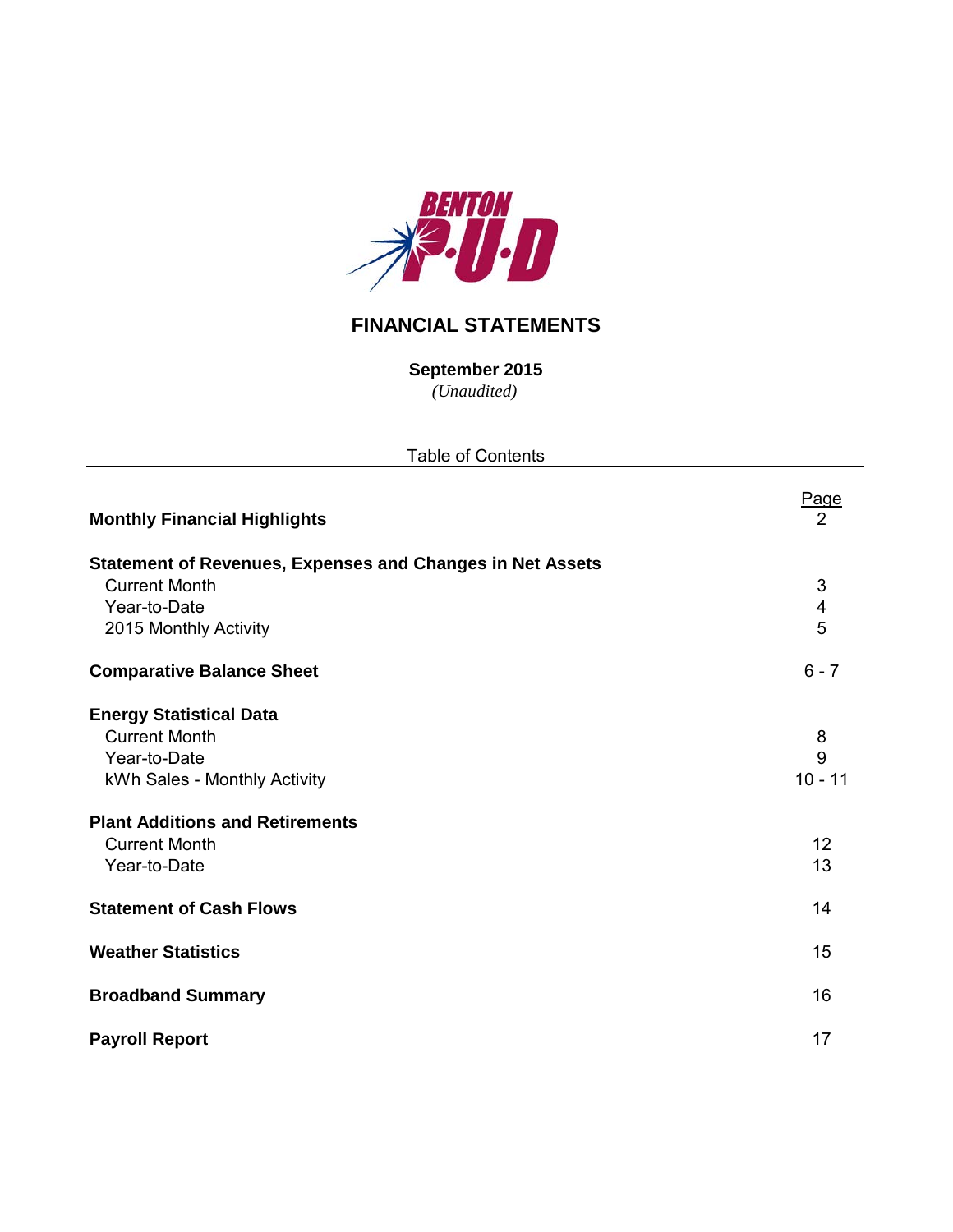

## *Financial Highlights September 2015*

*Issue date: 10/27/1:* 

Financial highlights for the month of September:

- The average temperature of 65.2° was 1.2° below normal. Cumulative cooling degree days were 15% below last year.
- 
- $\triangleright$  Total retail kWh billed during September was down 1% from last year and 4% below the amended budget.<br> $\triangleright$  Net power supply costs were \$6.2 million for the month with sales for resale of \$1.7M and an average price
- Net power supply costs were \$6.2 million for the month with sales for resale of \$1.7M and an average price of \$32 per MWh.<br>September's non-power operating costs of \$1.8 million before taxes and depreciation were 6% above September's non-power operating costs of \$1.8 million before taxes and depreciation were 6% above the amended budget.
- Capital expenditures were approximately \$930,000 for the month.

|                                                                                                                                     |          | (in thousands of dollars) |            |           |            |         |         |           |            |     |            |            |                  |                                 |
|-------------------------------------------------------------------------------------------------------------------------------------|----------|---------------------------|------------|-----------|------------|---------|---------|-----------|------------|-----|------------|------------|------------------|---------------------------------|
| <b>Change in Net Position</b>                                                                                                       | Jan      | Feb                       | <b>Mar</b> | Apr       | <b>May</b> | Jun     | Jul     | Aug $(1)$ | <b>Sep</b> | Oct | <b>Nov</b> | <b>Dec</b> | <b>Total YTD</b> | <b>Amended</b><br><b>Budget</b> |
| Actual                                                                                                                              | \$1,013  | (\$1,035)                 | \$945      | (\$1,461) | (\$546)    | \$217   | \$159   | \$182     | (\$1,016)  |     |            |            | (\$1,542)        |                                 |
| <b>Budget</b>                                                                                                                       | \$2.416  | ( \$866)                  | \$674      | (\$1.038) | (\$874)    | \$526   | (\$196) | (\$307)   | (\$74)     |     |            |            | \$263            | (\$1,557)                       |
| (1) The cumulative YTD impact of budget amendments approved at the August 25 Commission meeting are reflected in the August report. |          |                           |            |           |            |         |         |           |            |     |            |            |                  |                                 |
| <b>Net Power Costs</b>                                                                                                              | Jan      | Feb                       | Mar        | Apr       | May        | Jun     | Jul     | Aug       | Sep        | Oct | Nov        | <b>Dec</b> | Total            | Amended<br><b>Budget</b>        |
| Power Supply Costs                                                                                                                  | \$7,467  | \$7.190                   | \$7,192    | \$7,715   | \$7,141    | \$9,559 | \$9,536 | \$9,161   | \$7,960    |     |            |            | \$72.922         | \$95,829                        |
| Less: Sales for Resale                                                                                                              | (2, 243) | (1, 949)                  | (2, 514)   | (1,031)   | (1,098)    | (889)   | (628)   | (1,618)   | (1,731)    |     |            |            | (13, 701)        | (18, 486)                       |
| <b>Net Power Costs</b>                                                                                                              | \$5,224  | \$5,241                   | \$4,679    | \$6,684   | \$6,043    | \$8,670 | \$8,908 | \$7,543   | \$6,230    |     |            |            | \$59,221         | \$77,344                        |
|                                                                                                                                     |          |                           |            |           |            |         |         |           |            |     |            |            |                  |                                 |
| <b>Net Capital Costs</b>                                                                                                            | Jan      | Feb                       | <b>Mar</b> | Apr       | <b>May</b> | Jun     | Jul     | Aug       | <b>Sep</b> | Oct | <b>Nov</b> | <b>Dec</b> | <b>Total</b>     | <b>Amended</b><br><b>Budget</b> |
| Capital Expenditures                                                                                                                | \$688    | \$870                     | \$1.147    | \$872     | \$834      | \$1,067 | \$628   | \$993     | \$931      |     |            |            | \$8.031          | \$13,817                        |
| Less: Capital Contributions                                                                                                         | (55)     | (64)                      | (142)      | (247)     | (470)      | (270)   | (134)   | (116)     | (275)      |     |            |            | (1,773)          | (1,910)                         |
| <b>Net Capital Costs</b>                                                                                                            | \$633    | \$806                     | \$1,005    | \$626     | \$364      | \$796   | \$494   | \$877     | \$656      |     |            |            | \$6,257          | \$11,907                        |
|                                                                                                                                     |          |                           |            |           |            |         |         |           |            |     |            |            |                  |                                 |
| <b>Load Statistics</b>                                                                                                              | Jan      | Feb                       | Mar        | Apr       | May        | Jun     | Jul     | Aug       | Sep        | Oct | <b>Nov</b> | <b>Dec</b> | <b>Total</b>     | <b>Amended</b><br><b>Budget</b> |
| aMW - Retail Sales Billed                                                                                                           | 179      | 178                       | 148        | 182       | 201        | 289     | 296     | 249       | 198        |     |            |            | 213              | 203                             |
| aMW - Sales for Resale                                                                                                              | 107      | 135                       | 145        | 60        | 57         | 25      | 38      | 68        | 72         |     |            |            | 78               | 53                              |









| <b>Key Ratios</b>                       |        |  |  |  |  |  |  |  |
|-----------------------------------------|--------|--|--|--|--|--|--|--|
| Current Ratio                           | 4.01:1 |  |  |  |  |  |  |  |
| Debt Service Coverage (2012 actual)     | 3.60   |  |  |  |  |  |  |  |
| Debt Service Coverage (2013 actual)     | 3.14   |  |  |  |  |  |  |  |
| Debt Service Coverage (2014 Actual)     | 3.38   |  |  |  |  |  |  |  |
| Debt Service Coverage (2015 projection) | 3.18   |  |  |  |  |  |  |  |
| (includes capital contributions)        |        |  |  |  |  |  |  |  |

| <b>Other Statistics</b>                 |    |        |         |  |  |  |  |  |  |  |
|-----------------------------------------|----|--------|---------|--|--|--|--|--|--|--|
| Unrestricted Undesignated Reserves      | \$ | 30.2   | million |  |  |  |  |  |  |  |
| Bond Insurance Replacement (designated) | \$ | 3.1    | million |  |  |  |  |  |  |  |
| Power Market Volatility (designated)    | \$ | 4.3    | million |  |  |  |  |  |  |  |
| Special Capital (designated)            | \$ | 6.7    | million |  |  |  |  |  |  |  |
|                                         |    | 1.4    | million |  |  |  |  |  |  |  |
| Customer Deposits (designated)          | \$ |        |         |  |  |  |  |  |  |  |
| Bond Principal & Interest (restricted)  | \$ | 2.8    | million |  |  |  |  |  |  |  |
| <b>Net Utility Plant</b>                | \$ | 119.9  | million |  |  |  |  |  |  |  |
| Long-Term Debt                          | \$ | 54.9   | million |  |  |  |  |  |  |  |
| <b>Active Service Agreements</b>        |    | 50.940 |         |  |  |  |  |  |  |  |
| Non-Contingent Employees                |    | 149.25 |         |  |  |  |  |  |  |  |
| Contingent YTD FTE's                    |    | 1.91   |         |  |  |  |  |  |  |  |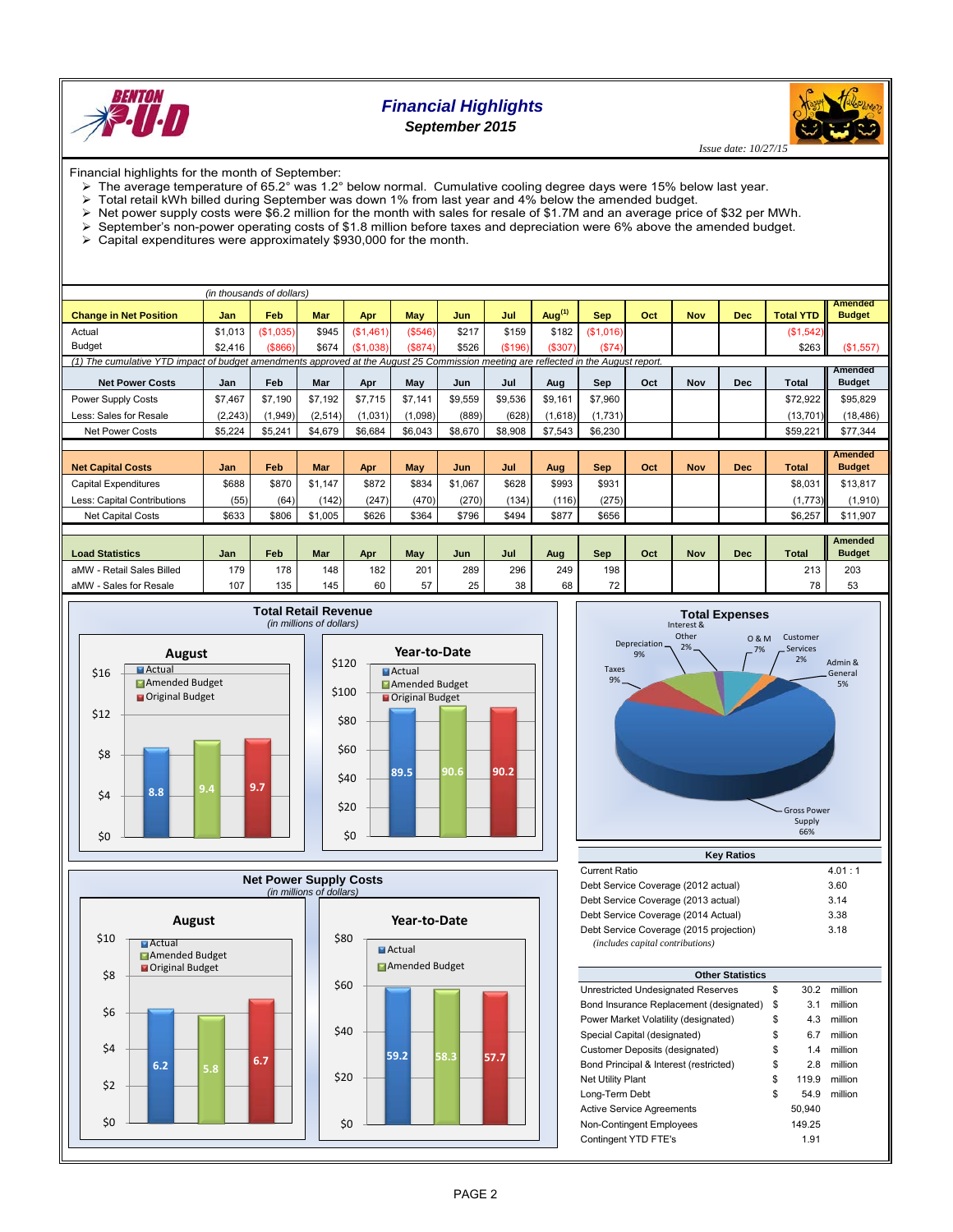### **PUBLIC UTILITY DISTRICT NO.1 OF BENTON COUNTY STATEMENT OF REVENUES, EXPENSES, AND CHANGES IN NET POSITION CURRENT MONTH**

|                                                            | 9/30/2015<br>9/30/2014 |                                 |                          |               |                          |
|------------------------------------------------------------|------------------------|---------------------------------|--------------------------|---------------|--------------------------|
|                                                            | <b>ACTUAL</b>          | <b>AMENDED</b><br><b>BUDGET</b> | <b>PCT</b><br><b>VAR</b> | <b>ACTUAL</b> | <b>PCT</b><br><b>VAR</b> |
| <b>OPERATING REVENUES</b>                                  |                        |                                 |                          |               |                          |
| Energy Sales - Retail                                      | \$8,750,885            | \$9,416,661                     | $-7%$                    | \$8,663,167   | 1%                       |
| <b>Energy Sales for Resale</b>                             | 1,670,647              | 1,580,338                       | 6%                       | 2,283,018     | $-27%$                   |
| Transmission of Power for Others                           | 60,073                 | 41,667                          | 44%                      | 50,235        | 20%                      |
| <b>Broadband Revenue</b>                                   | 166,409                | 170,242                         | $-2%$                    | 175,175       | $-5%$                    |
| Other Revenue                                              | 133,814                | 83,752                          | 60%                      | 135,731       | $-1%$                    |
| <b>TOTAL OPERATING REVENUES</b>                            | 10,781,828             | 11,292,659                      | $-5%$                    | 11,307,325    | $-5%$                    |
| <b>OPERATING EXPENSES</b>                                  |                        |                                 |                          |               |                          |
| <b>Purchased Power</b>                                     | 6,824,683              | 6,592,441                       | 4%                       | 7,881,489     | $-13%$                   |
| <b>Purchased Transmission &amp; Ancillary Services</b>     | 1,045,930              | 1,037,194                       | 1%                       | 1,040,168     | 1%                       |
| <b>Conservation Program</b>                                | 89,830                 | (157, 958)                      | $-157%$                  | 196,841       | $-54%$                   |
| <b>Total Power Supply</b>                                  | 7,960,443              | 7,471,677                       | 7%                       | 9,118,497     | $-13%$                   |
| Transmission Operation & Maintenance                       | 7,854                  | 3.762                           | 109%                     | 2,526         | >200%                    |
| Distribution Operation & Maintenance                       | 786,544                | 735,378                         | 7%                       | 671,384       | 17%                      |
| <b>Broadband Expense</b>                                   | 79,170                 | 54,279                          | 46%                      | 49,086        | 61%                      |
| Customer Accounting, Collection & Information              | 381,510                | 390,145                         | $-2%$                    | 335,399       | 14%                      |
| Administrative & General                                   | 565,117                | 528,948                         | 7%                       | 611,342       | $-8%$                    |
| Subtotal before Taxes & Depreciation                       | 1,820,195              | 1,712,512                       | 6%                       | 1,669,737     | 9%                       |
| Taxes                                                      | 1,019,151              | 1,053,367                       | $-3%$                    | 1,024,665     | $-1%$                    |
| Depreciation & Amortization                                | 1,157,073              | 1,124,971                       | 3%                       | 1,014,416     | 14%                      |
| <b>Total Other Operating Expenses</b>                      | 3,996,419              | 3,890,850                       | 3%                       | 3,708,817     | 8%                       |
| <b>TOTAL OPERATING EXPENSES</b>                            | 11,956,861             | 11,362,527                      | 5%                       | 12,827,314    | $-7%$                    |
| <b>OPERATING INCOME (LOSS)</b>                             | (1, 175, 033)          | (69, 867)                       | >200%                    | (1,519,989)   | -23%                     |
| <b>NONOPERATING REVENUES &amp; EXPENSES</b>                |                        |                                 |                          |               |                          |
| Interest Income                                            | (29, 247)              | 20,833                          | >200%                    | 20.668        | >200%                    |
| Other Income                                               | 70,833                 | 31,339                          | 126%                     | 34,547        | 105%                     |
| Other Expense                                              |                        |                                 | n/a                      |               | n/a                      |
| <b>Interest Expense</b>                                    | (241, 439)             | (223, 307)                      | 8%                       | (235, 533)    | 3%                       |
| Debt Discount/Premium Amortization & Loss on Defeased Debt | 25,266                 | 36,018                          | $-30%$                   | 37,227        | $-32%$                   |
| MtM Gain/(Loss) on Investments                             | 58,320                 |                                 | n/a                      | (46, 780)     | >200%                    |
| Loss in Joint Ventures/Special Assessments                 |                        |                                 | n/a                      |               | n/a                      |
| <b>TOTAL NONOPERATING REVENUES &amp; EXPENSES</b>          | (116, 266)             | (135, 117)                      | $-14%$                   | (189,871)     | $-39%$                   |
| INCOME (LOSS) BEFORE CAPITAL CONTRIBUTIONS                 | (1, 291, 300)          | (204, 984)                      | >200%                    | (1,709,860)   | $-24%$                   |
| <b>CAPITAL CONTRIBUTIONS</b>                               | 274,920                | 131,351                         | 109%                     | 640,184       | -57%                     |
| <b>CHANGE IN NET POSITION</b>                              | (\$1,016,379)          | ( \$73, 633)                    | >200%                    | (\$1,069,676) | $-5%$                    |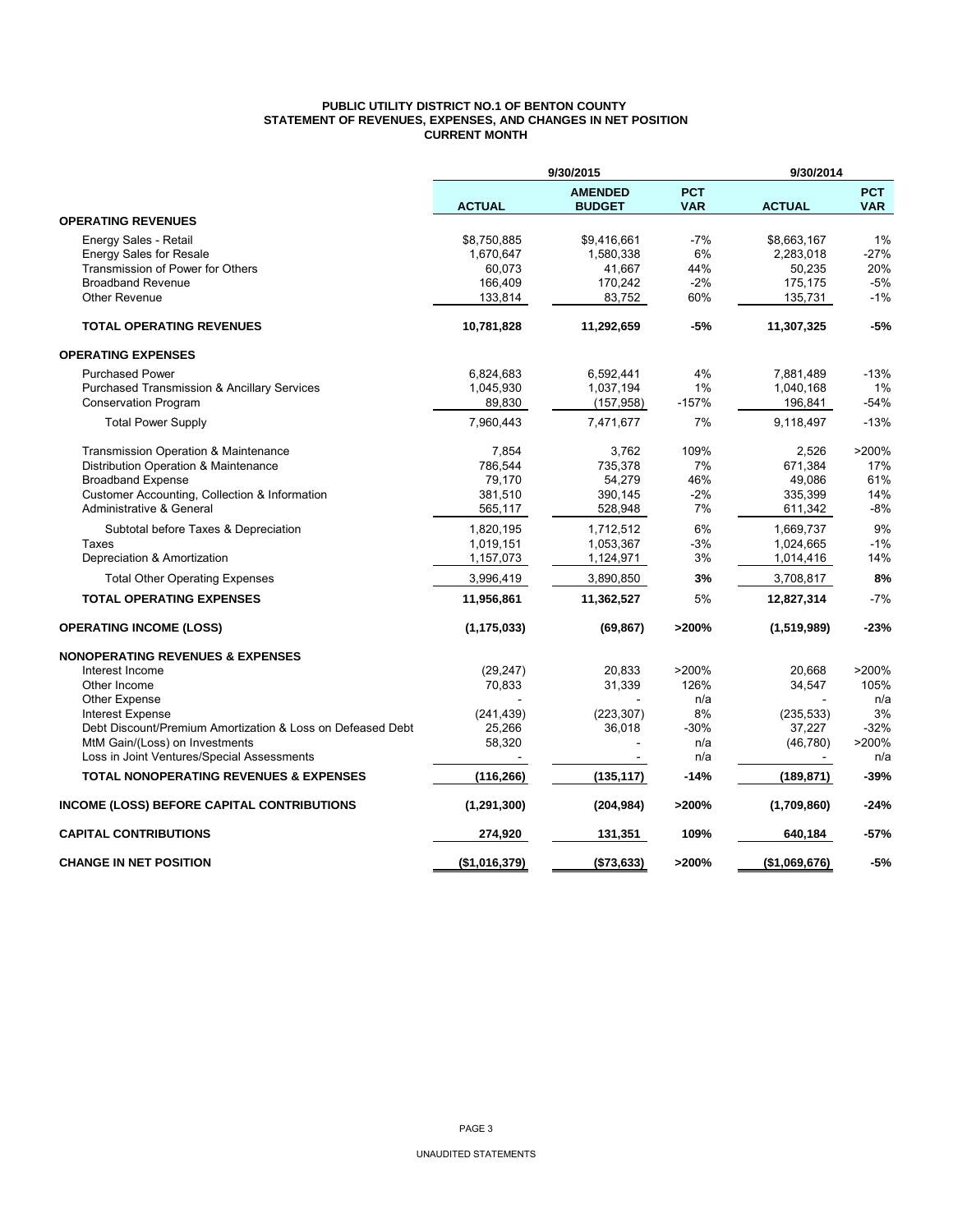## **PUBLIC UTILITY DISTRICT NO.1 OF BENTON COUNTY STATEMENT OF REVENUES, EXPENSES, AND CHANGE IN NET POSITION YEAR TO DATE**

|                                                            |               | 9/30/2015                       |                          | 9/30/2014     |                          |  |  |
|------------------------------------------------------------|---------------|---------------------------------|--------------------------|---------------|--------------------------|--|--|
|                                                            | <b>ACTUAL</b> | <b>AMENDED</b><br><b>BUDGET</b> | <b>PCT</b><br><b>VAR</b> | <b>ACTUAL</b> | <b>PCT</b><br><b>VAR</b> |  |  |
| <b>OPERATING REVENUES</b>                                  |               |                                 |                          |               |                          |  |  |
| Energy Sales - Retail                                      | \$89,479,871  | \$90,585,777                    | $-1%$                    | \$90,687,900  | $-1%$                    |  |  |
| <b>Energy Sales for Resale</b>                             | 13,238,839    | 13,645,558                      | $-3%$                    | 16,979,551    | $-22%$                   |  |  |
| Transmission of Power for Others                           | 462,022       | 375,000                         | 23%                      | 434,574       | 6%                       |  |  |
| <b>Broadband Revenue</b>                                   | 1,484,153     | 1,539,278                       | $-4%$                    | 1,667,339     | $-11%$                   |  |  |
| <b>Other Revenue</b>                                       | 1,252,186     | 1,271,385                       | $-2%$                    | 1,209,571     | 4%                       |  |  |
| <b>TOTAL OPERATING REVENUES</b>                            | 105,917,071   | 107,416,999                     | $-1%$                    | 110,978,934   | $-5%$                    |  |  |
| <b>OPERATING EXPENSES</b>                                  |               |                                 |                          |               |                          |  |  |
| <b>Purchased Power</b>                                     | 62,615,028    | 61,867,095                      | 1%                       | 65,426,035    | $-4%$                    |  |  |
| <b>Purchased Transmission &amp; Ancillary Services</b>     | 9,692,089     | 9,634,746                       | 1%                       | 9,809,370     | $-1%$                    |  |  |
| Conservation Program                                       | 615,204       | 773,372                         | $-20%$                   | 376,951       | 63%                      |  |  |
| <b>Total Power Supply</b>                                  | 72,922,322    | 72,275,213                      | 1%                       | 75,612,356    | $-4%$                    |  |  |
| <b>Transmission Operation &amp; Maintenance</b>            | 53.284        | 33.771                          | 58%                      | 39,919        | 33%                      |  |  |
| Distribution Operation & Maintenance                       | 6,728,476     | 6,869,763                       | $-2%$                    | 6,172,797     | 9%                       |  |  |
| <b>Broadband Expense</b>                                   | 729,964       | 755,474                         | $-3%$                    | 821,953       | -11%                     |  |  |
| Customer Accounting, Collection & Information              | 2.767.565     | 3,011,558                       | $-8%$                    | 2,808,324     | $-1%$                    |  |  |
| Administrative & General                                   | 5,393,183     | 4,834,631                       | 12%                      | 5,199,448     | 4%                       |  |  |
| Subtotal before Taxes & Depreciation                       | 15,672,473    | 15,505,197                      | 1%                       | 15,042,440    | 4%                       |  |  |
| Taxes                                                      | 9,413,208     | 9,552,674                       | $-1%$                    | 9,582,189     | $-2%$                    |  |  |
| Depreciation & Amortization                                | 10,132,404    | 10,124,739                      | 0%                       | 9,845,880     | 3%                       |  |  |
| <b>Total Other Operating Expenses</b>                      | 35,218,084    | 35,182,610                      | 0%                       | 34,470,509    | 2%                       |  |  |
| <b>TOTAL OPERATING EXPENSES</b>                            | 108,140,406   | 107,457,823                     | 1%                       | 110,082,866   | $-2%$                    |  |  |
| <b>OPERATING INCOME (LOSS)</b>                             | (2, 223, 335) | (40, 824)                       | n/a                      | 896,069       | n/a                      |  |  |
| <b>NONOPERATING REVENUES &amp; EXPENSES</b>                |               |                                 |                          |               |                          |  |  |
| Interest Income                                            | 172,462       | 187,497                         | $-8%$                    | 359,980       | $-52%$                   |  |  |
| Other Income                                               | 448,898       | 282,051                         | 59%                      | 290.486       | 55%                      |  |  |
| <b>Other Expense</b>                                       |               |                                 | n/a                      |               | n/a                      |  |  |
| <b>Interest Expense</b>                                    | (2,098,744)   | (2,006,072)                     | 5%                       | (2, 141, 955) | $-2%$                    |  |  |
| Debt Discount/Premium Amortization & Loss on Defeased Debt | 313,409       | 324,162                         | $-3%$                    | 335.046       | $-6%$                    |  |  |
| MtM Gain/(Loss) on Investments                             | 71,820        |                                 | n/a                      | (72, 506)     | $-199%$                  |  |  |
| Loss in Joint Ventures/Special Assessments                 |               |                                 | n/a                      |               | n/a                      |  |  |
| <b>TOTAL NONOPERATING REVENUES &amp; EXPENSES</b>          | (1,092,154)   | (1, 212, 363)                   | $-10%$                   | (1, 228, 948) | $-11%$                   |  |  |
| <b>INCOME (LOSS) BEFORE CAPITAL CONTRIBUTIONS</b>          | (3,315,489)   | (1, 253, 187)                   | 165%                     | (332, 879)    | n/a                      |  |  |
| <b>CAPITAL CONTRIBUTIONS</b>                               | 1,773,391     | 1,515,756                       | 17%                      | 3,476,522     | -49%                     |  |  |
| <b>CHANGE IN NET POSITION</b>                              | (1,542,098)   | 262,569                         | n/a                      | 3,143,643     | $-149%$                  |  |  |
| TOTAL NET POSITION, BEGINNING OF YEAR                      | 130,711,075   | 126,880,031                     | 3%                       | 126,880,031   | 3%                       |  |  |
| TOTAL NET POSITION, END OF YEAR                            | 129.168.977   | 127,142,600                     | 2%                       | 130.023.674   | $-1%$                    |  |  |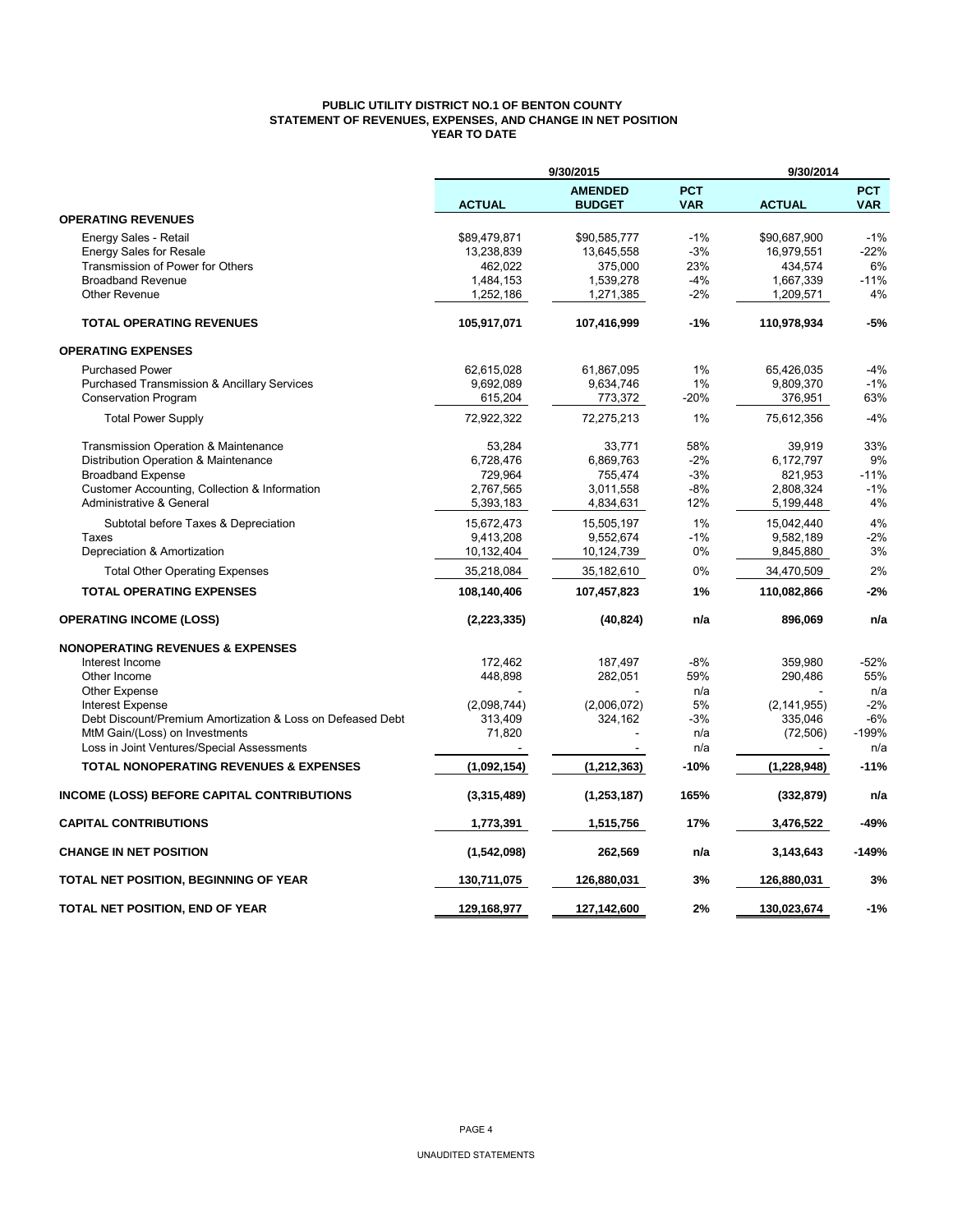### **PUBLIC UTILITY DISTRICT NO. 1 OF BENTON COUNTY STATEMENT OF REVENUES, EXPENSES, AND CHANGE IN NET POSITION 2015 MONTHLY ACTIVITY**

|                                                        | January     | February                  | March       | April         | May          | June                      | July       | August       | September               | October | November | December | <b>Total</b>  |
|--------------------------------------------------------|-------------|---------------------------|-------------|---------------|--------------|---------------------------|------------|--------------|-------------------------|---------|----------|----------|---------------|
| <b>OPERATING REVENUES</b>                              |             |                           |             |               |              |                           |            |              |                         |         |          |          |               |
| Energy Sales - Retail                                  | \$9,887,550 | \$7,962,524               | \$9,112,835 | \$8,559,772   | \$8,564,873  | \$12,567,694 \$12,690,347 |            | \$11,383,393 | \$8,750,885             |         |          |          | \$89,479,873  |
| <b>Energy Sales for Resale</b>                         | 2,191,293   | 1,884,254                 | 2,437,608   | 977,315       | 1,045,863    | 849,649                   | 603,693    | 1,578,517    | 1,670,647               |         |          |          | 13,238,839    |
| Transmission of Power for Others                       | 51,594      | 65,156                    | 75,941      | 53,229        | 52,197       | 39,827                    | 24,249     | 39,758       | 60,073                  |         |          |          | 462,024       |
| <b>Broadband Revenue</b>                               | 180,041     | 182,595                   | 163,217     | 161,331       | 135,833      | 161,865                   | 164,763    | 168,099      | 166,409                 |         |          |          | 1,484,153     |
| Other Electric Revenue                                 | 105,003     | 76,298                    | 481,488     | 91,070        | 82,657       | 119,312                   | 64,419     | 98,127       | 133,814                 |         |          |          | 1,252,188     |
| <b>TOTALOPERATING REVENUES</b>                         | 12,415,481  | 10,170,827                | 12,271,089  | 9,842,717     | 9,881,423    | 13,738,347                | 13,547,471 | 13,267,894   | 10.781.828              |         |          |          | 105.917.077   |
| <b>OPERATING EXPENSES</b>                              |             |                           |             |               |              |                           |            |              |                         |         |          |          |               |
| <b>Purchased Power</b>                                 | 6,329,033   | 6,051,328                 | 6,181,274   | 6,712,042     | 6,018,834    | 8,378,406                 | 8,264,037  | 7,855,392    | 6,824,683               |         |          |          | 62,615,029    |
| <b>Purchased Transmission &amp; Ancillary Services</b> | 1,124,037   | 1,060,495                 | 1,172,288   | 964,418       | 1,045,252    | 1,091,514                 | 1,115,092  | 1,073,062    | 1,045,930               |         |          |          | 9,692,088     |
| <b>Conservation Program</b>                            | 14,240      | 78,171                    | (161, 157)  | 38,368        | 76,528       | 89,469                    | 157,228    | 232,526      | 89,830                  |         |          |          | 615,203       |
| <b>Total Power Supply</b>                              | 7,467,310   | 7,189,994                 | 7,192,405   | 7,714,828     | 7,140,614    | 9,559,389                 | 9,536,357  | 9,160,980    | 7,960,443               |         |          |          | 72,922,320    |
| Transmission Operation & Maintenance                   | 22,637      | 11,822                    | 19,018      | 10,233        | 6,102        | (17, 977)                 | (8, 135)   | 1,728        | 7,854                   |         |          |          | 53,282        |
| Distribution Operation & Maintenance                   | 754,134     | 753,722                   | 915,255     | 607,487       | 695,647      | 767,990                   | 753,806    | 693,892      | 786,544                 |         |          |          | 6,728,477     |
| <b>Broadband Expense</b>                               | 11,921      | 132,589                   | 103,403     | 87,365        | 90,148       | 43,656                    | 128,766    | 52,945       | 79,170                  |         |          |          | 729,963       |
| Customer Accounting, Collection & Information          | 217,908     | 235,602                   | 345,313     | 322,502       | 306,644      | 335,435                   | 305,566    | 317,085      | 381,510                 |         |          |          | 2,767,565     |
| Administrative & General                               | 610,838     | 636,133                   | 629,546     | 576,104       | 535,197      | 657,944                   | 667,365    | 514,938      | 565,117                 |         |          |          | 5,393,182     |
| Subtotal before Taxes & Depreciation                   | 1,617,438   | 1,769,868                 | 2,012,535   | 1,603,691     | 1,633,738    | 1,787,048                 | 1,847,368  | 1,580,588    | 1,820,195               |         |          |          | 15,672,469    |
| Taxes                                                  | 1,133,649   | 1,032,548                 | 1,000,179   | 875,833       | 886,158      | 1,090,926                 | 1,237,709  | 1,137,054    | 1,019,151               |         |          |          | 9,413,207     |
| Depreciation & Amortization                            | 1,175,667   | 1,166,558                 | 1,168,660   | 1,166,352     | 1,166,727    | 1,169,117                 | 807,302    | 1,154,947    | 1,157,073               |         |          |          | 10,132,403    |
| <b>Total Other Operating Expenses</b>                  | 3,926,754   | 3,968,974                 | 4,181,374   | 3,645,876     | 3,686,623    | 4,047,091                 | 3,892,379  | 3,872,589    | 3,996,419               |         |          |          | 35,218,079    |
| <b>TOTAL OPERATING EXPENSES</b>                        | 11,394,064  | 11,158,968                | 11,373,779  | 11,360,704    | 10,827,237   | 13,606,480                | 13,428,736 | 13,033,569   | 11,956,862              |         |          |          | 108,140,399   |
| <b>OPERATING INCOME (LOSS)</b>                         | 1,021,417   | (988, 141)                | 897,310     | (1,517,987)   | (945, 814)   | 131,867                   | 118,735    | 234,325      | (1, 175, 034)           |         |          |          | (2, 223, 322) |
| <b>NONOPERATING REVENUES &amp; EXPENSES</b>            |             |                           |             |               |              |                           |            |              |                         |         |          |          |               |
| Interest Income                                        | 25,044      | 20,481                    | 23,459      | 35,620        | 27,140       | 18,803                    | 25,660     | 25,502       | (29, 247)               |         |          |          | 172,462       |
| Other Income                                           | 2,319       | 135,498                   | 38,001      | (3,607)       | 111,445      | 32,753                    | 29,057     | 32,600       | 70,833                  |         |          |          | 448,899       |
| Other Expense                                          |             |                           | $\sim$      | $\sim$        |              | $\sim$                    | $\sim$     | $\sim$       |                         |         |          |          |               |
| <b>Interest Expense</b>                                | (234, 835)  | (238, 803)                | (229,003)   | (229, 512)    | (238, 496)   | (227, 109)                | (229, 482) | (230,066)    | (241, 439)              |         |          |          | (2,098,745)   |
| Debt Discount & Expense Amortization                   | 36,018      | 36,018                    | 36,018      | 36,018        | 36,018       | 36,018                    | 36,018     | 36,018       | 25,266                  |         |          |          | 313,410       |
| MtM Gain/(Loss) on Investments                         | 108,178     | (64, 748)                 | 37,570      | (28, 220)     | (6, 120)     | (45, 320)                 | 45,040     | (32, 880)    | 58,320                  |         |          |          | 71,820        |
| Loss in Joint Ventures/Special Assessments             | $\sim$      | $\sim$                    | $\sim$      | $\sim$        | $\sim$       | $\sim$                    | $\sim$     | $\sim$       |                         |         |          |          | $\sim$        |
| <b>TOTAL NONOPERATING REV/EXP</b>                      | (63, 276)   | (111, 554)                | (93, 955)   | (189, 701)    | (70, 013)    | (184, 855)                | (93, 707)  | (168, 826)   | (116, 267)              |         |          |          | (1,092,154)   |
| INCOME (LOSS) BEFORE CAPITAL CONTRIBUTIONS             | 958,141     | (1,099,695)               | 803,355     | (1,707,688)   | (1,015,827)  | (52,988)                  | 25,028     | 65,499       | (1,291,301)             |         |          |          | (3,315,476)   |
| <b>CAPITAL CONTRIBUTIONS</b>                           | 55,326      | 64,301                    | 142,009     | 246,545       | 469,982      | 270,484                   | 133,675    | 116,148      | 274,920                 |         |          |          | 1,773,390     |
| <b>CHANGE IN NET POSITION</b>                          |             | \$1,013,467 (\$1,035,394) | \$945,364   | (\$1,461,143) | (\$545, 845) | \$217,496                 | \$158,703  |              | \$181,647 (\$1,016,381) | \$0     | \$0      | \$0      | (\$1,542,086) |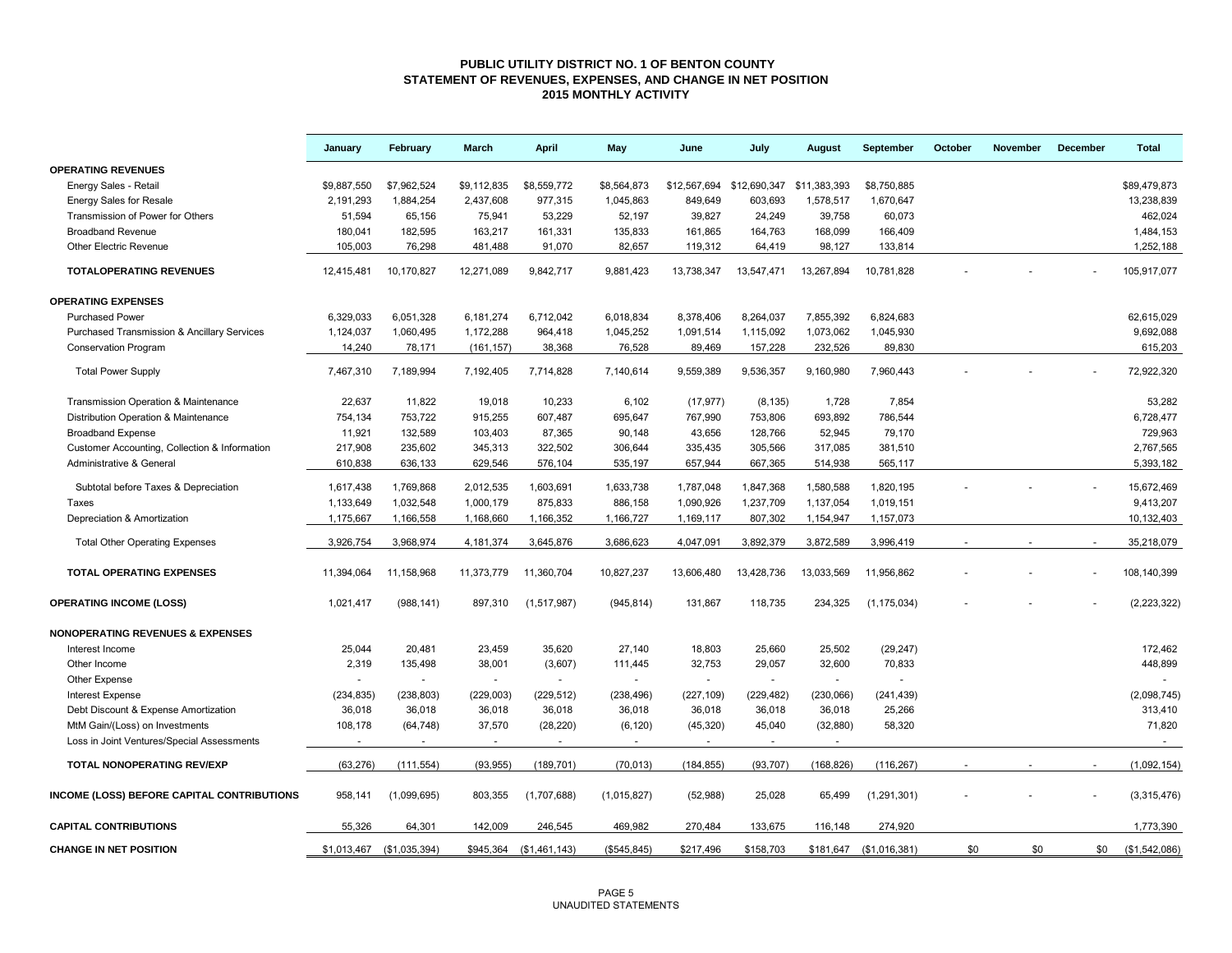#### **PUBLIC UTILITY DISTRICT NO. 1 OF BENTON COUNTY COMPARATIVE STATEMENT OF NET POSITION ASSETS AND DEFERRED OUTFLOWS OF RESOURCES**

|                                                           |               |                 | Increase/(Decrease) |         |  |
|-----------------------------------------------------------|---------------|-----------------|---------------------|---------|--|
|                                                           | 9/30/2015     | 9/30/2014       | <b>Amount</b>       | Percent |  |
| <b>ASSETS</b>                                             |               |                 |                     |         |  |
| <b>CURRENT ASSETS</b>                                     |               |                 |                     |         |  |
| Cash & Cash Equivalents                                   |               |                 |                     |         |  |
| Unrestricted Cash & Cash Equivalents                      | \$39,909,076  | \$25,811,777    | \$14,097,299        |         |  |
| <b>Restricted Construction Account</b>                    |               |                 |                     |         |  |
| Investments                                               | (2,010,797)   | 14,284,083      | (16, 294, 880)      |         |  |
| Designated Rate Stabilization Fund                        | 7,500,000     | 7,500,000       |                     |         |  |
| Designated Debt Service Reserve Fund                      | 3,056,020     | 4,000,000       | (943,980)           |         |  |
| Designated BTOP Reserve Fund                              |               |                 |                     |         |  |
| Accounts Receivable, net                                  | 9,692,577     | 9,362,939       | 329,638             |         |  |
| <b>BPA Prepay Receivable</b>                              | 600,000       | 600,000         |                     |         |  |
| <b>Accrued Interest Receivable</b>                        | 58,393        | 69,660          | (11, 267)           |         |  |
| Wholesale Power Receivable                                | 943,610       | 910,728         | 32,882              |         |  |
| <b>Accrued Unbilled Revenue</b>                           | 2,500,000     | 2,600,000       | (100,000)           |         |  |
| <b>Inventory Materials &amp; Supplies</b>                 | 5,149,337     | 5,070,697       | 78,641              |         |  |
| Prepaid Expenses & Option Premiums                        | 408,108       | 461,189         | (53,080)            |         |  |
| <b>Total Current Assets</b>                               | 67,806,325    | 70,671,072      | (2,864,747)         | $-4%$   |  |
| <b>NONCURRENT ASSETS</b>                                  |               |                 |                     |         |  |
|                                                           |               |                 |                     |         |  |
| <b>Restricted Bond Reserve Fund</b>                       | 1,083,997     | 140,017         | 943.980             |         |  |
| <b>Other Receivables</b>                                  | 94,549        | 92,702          | 1,847               |         |  |
| <b>Unamortized Debt Expense</b>                           |               |                 |                     |         |  |
| <b>Preliminary Surveys</b>                                | 438.461       |                 | 438,461             |         |  |
| <b>BPA Prepay Receivable</b>                              | 7,200,000     | 7,800,000       | (600,000)           |         |  |
| Deferred Purchased Power Costs                            | 8,627,236     | 7,677,010       | 950,226             |         |  |
| <b>Deferred Conservation Costs</b>                        |               |                 |                     |         |  |
| <b>Other Deferred Charges</b>                             | 811           | 0               | 811                 |         |  |
|                                                           | 17,445,054    | 15,709,730      | 2,335,324           | 11%     |  |
| <b>Utility Plant</b>                                      |               |                 |                     |         |  |
| Land and Intangible Plant                                 | 3,406,431     | 3,372,704       | 33,727              |         |  |
| <b>Electric Plant in Service</b>                          | 291,961,568   | 282,535,116     | 9,426,453           |         |  |
| <b>Construction Work in Progress</b>                      | 2,538,352     | 4,089,942       | (1,551,590)         |         |  |
| <b>Accumulated Depreciation</b>                           | (178,031,215) | (166, 665, 953) | (11, 365, 262)      |         |  |
| <b>Net Utility Plant</b>                                  | 119,875,137   | 123,331,809     | (3,456,672)         | -3%     |  |
| <b>Total Noncurrent Assets</b>                            | 137,320,190   | 139,041,539     | (1,721,349)         | $-1%$   |  |
| <b>Total Assets</b>                                       | 205,126,516   | 209,712,611     | (4,586,095)         | $-2%$   |  |
|                                                           |               |                 |                     |         |  |
| <b>DEFERRED OUTFLOWS OF RESOURCES</b>                     |               |                 |                     |         |  |
| Unamortized Loss on Defeased Debt                         | 92,416        | 148,926         | (56, 511)           |         |  |
| Accumulated Decrease in Fair Value of Hedging Derivatives | 2,113,956     | 50,888          | 2,063,068           |         |  |
| <b>Total Deferred Outflows of Resources</b>               | 2,206,372     | 199,814         | 2,006,558           |         |  |
|                                                           |               |                 |                     |         |  |
| TOTAL ASSETS & DEFERRED OUTFLOWS OF RESOURCES             | \$207,332,888 | \$209,912,425   | (\$2,579,537)       | $-1%$   |  |
|                                                           |               |                 |                     |         |  |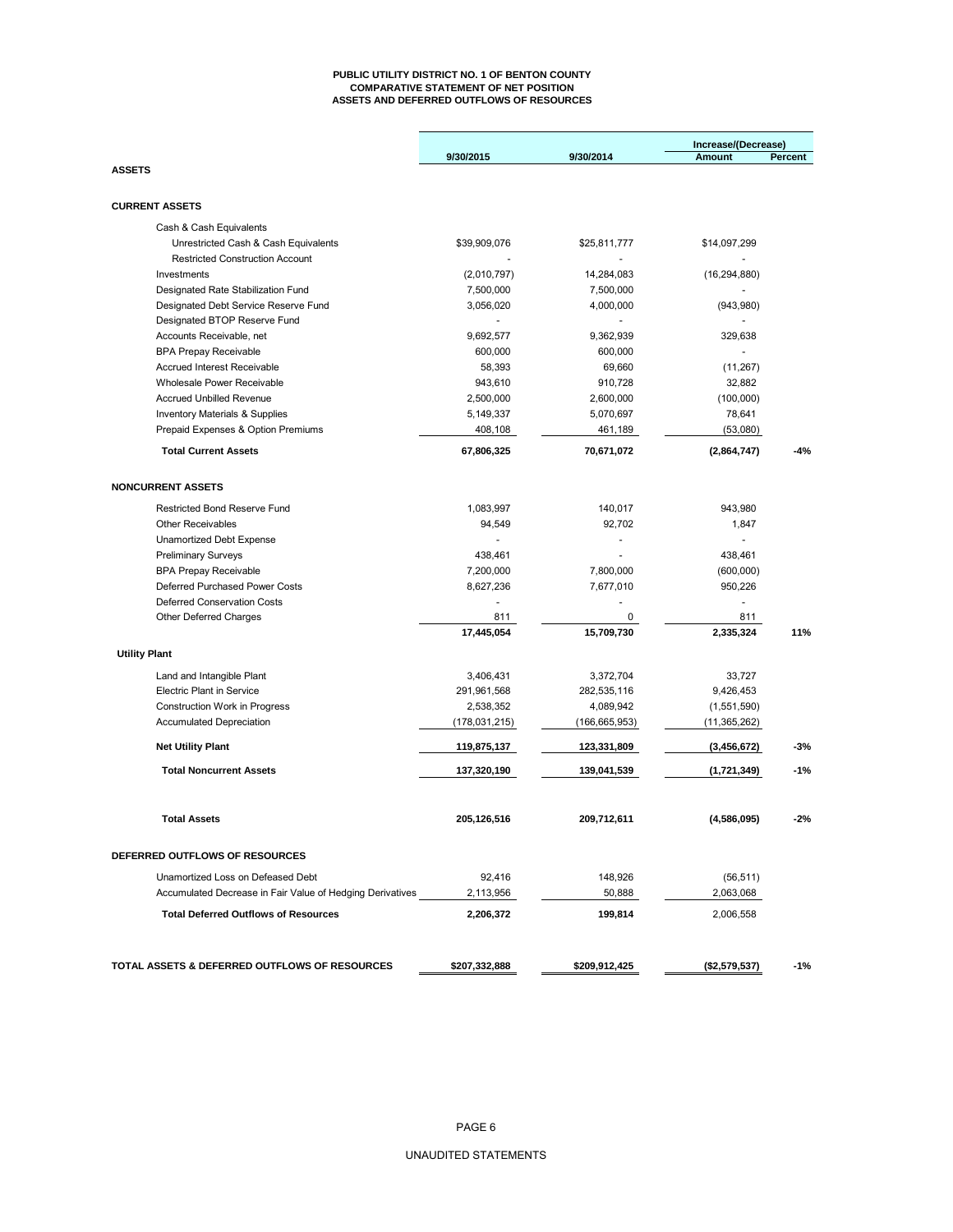#### **PUBLIC UTILITY DISTRICT NO. 1 OF BENTON COUNTY COMPARATIVE STATEMENT OF NET POSITION LIABILITIES AND DEFERRED INFLOWS OF RESOURCES**

|                                                           |               |               | Increase/(Decrease) |         |
|-----------------------------------------------------------|---------------|---------------|---------------------|---------|
|                                                           | 9/30/2015     | 9/30/2014     | <b>Amount</b>       | Percent |
| <b>LIABILITIES</b>                                        |               |               |                     |         |
|                                                           |               |               |                     |         |
| <b>CURRENT LIABILITIES</b>                                |               |               |                     |         |
| <b>Warrants Outstanding</b>                               | \$321,592     | \$346,512     | (\$24,920)          |         |
| <b>Accounts Payable</b>                                   | 8,193,640     | 8,102,629     | 91,012              |         |
| <b>Customer Deposits</b>                                  | 1,418,238     | 1,392,895     | 25,343              |         |
| Accrued Taxes Payable                                     | 2,687,908     | 2,722,893     | (34, 985)           |         |
| Other Current & Accrued Liabilities                       | 1,344,851     | 889,794       | 455,057             |         |
| <b>Accrued Interest Payable</b>                           | 962,007       | 1,064,881     | (102, 874)          |         |
| Revenue Bonds, Current Portion                            | 1,965,000     | 3,035,000     | (1,070,000)         |         |
| <b>Total Current Liabilities</b>                          | 16,893,237    | 17,554,604    | (661, 367)          | $-4%$   |
| <b>NONCURRENT LIABILITIES</b>                             |               |               |                     |         |
|                                                           |               |               |                     |         |
| 2005 Bond Issue                                           |               | 1,900,000     | (1,900,000)         |         |
| 2010 Bond Issue                                           | 17,345,000    | 17,345,000    |                     |         |
| 2011 Bond Issue                                           | 32,390,000    | 34,355,000    | (1,965,000)         |         |
| Unamortized Premium & Discount                            | 3,215,474     | 3,695,867     | (480, 393)          |         |
| <b>Deferred Revenue</b>                                   | 726,635       | 395,122       | 331,513             |         |
| <b>BPA Prepay Incentive Credit</b>                        | 2,096,359     | 2,257,615     | (161, 256)          |         |
| <b>Other Liabilities</b>                                  | 3,907,636     | 2,324,600     | 1,583,036           |         |
| <b>Total Noncurrent Liabilities</b>                       | 59,681,104    | 62,273,204    | (2,592,099)         | $-4%$   |
| <b>Total Liabilities</b>                                  | 76,574,341    | 79,827,807    | (3,253,467)         | -4%     |
| DEFERRED INFLOWS OF RESOURCES                             |               |               |                     |         |
| Accumulated Increase in Fair Value of Hedging Derivatives | 1,589,569     | 60,943        | 1,528,626           |         |
|                                                           |               |               |                     |         |
| <b>Total Deferred Inflows of Resources</b>                | 1,589,569     | 60,943        | 1,528,626           | n/a     |
| <b>NET POSITION</b>                                       |               |               |                     |         |
| Net Investment in Capital Assets                          | 65,052,078    | 63,149,868    | 1,902,210           |         |
| <b>Restricted for Debt Service</b>                        | 1,083,997     | 140,017       | 943,980             |         |
| Unrestricted                                              | 63,032,903    | 66,733,789    | (3,700,885)         |         |
| <b>Total Net Position</b>                                 | 129,168,978   | 130,023,674   | (854, 696)          | $-1%$   |
|                                                           |               |               |                     |         |
| TOTAL NET POSITION, LIABILITIES AND                       |               |               |                     |         |
| DEFERRED INFLOWS OF RESOURCES                             | \$207,332,888 | \$209,912,425 | (\$2,579,537)       | $-1%$   |
|                                                           |               |               |                     |         |
| <b>CURRENT RATIO:</b>                                     | 4.01:1        | 4.03:1        |                     |         |
| (Current Assets / Current Liabilities)                    |               |               |                     |         |
| <b>WORKING CAPITAL:</b>                                   | \$50,913,089  | \$53,116,468  | $($ \$2,203,379 $)$ | $-4%$   |
| (Current Assets less Current Liabilities)                 |               |               |                     |         |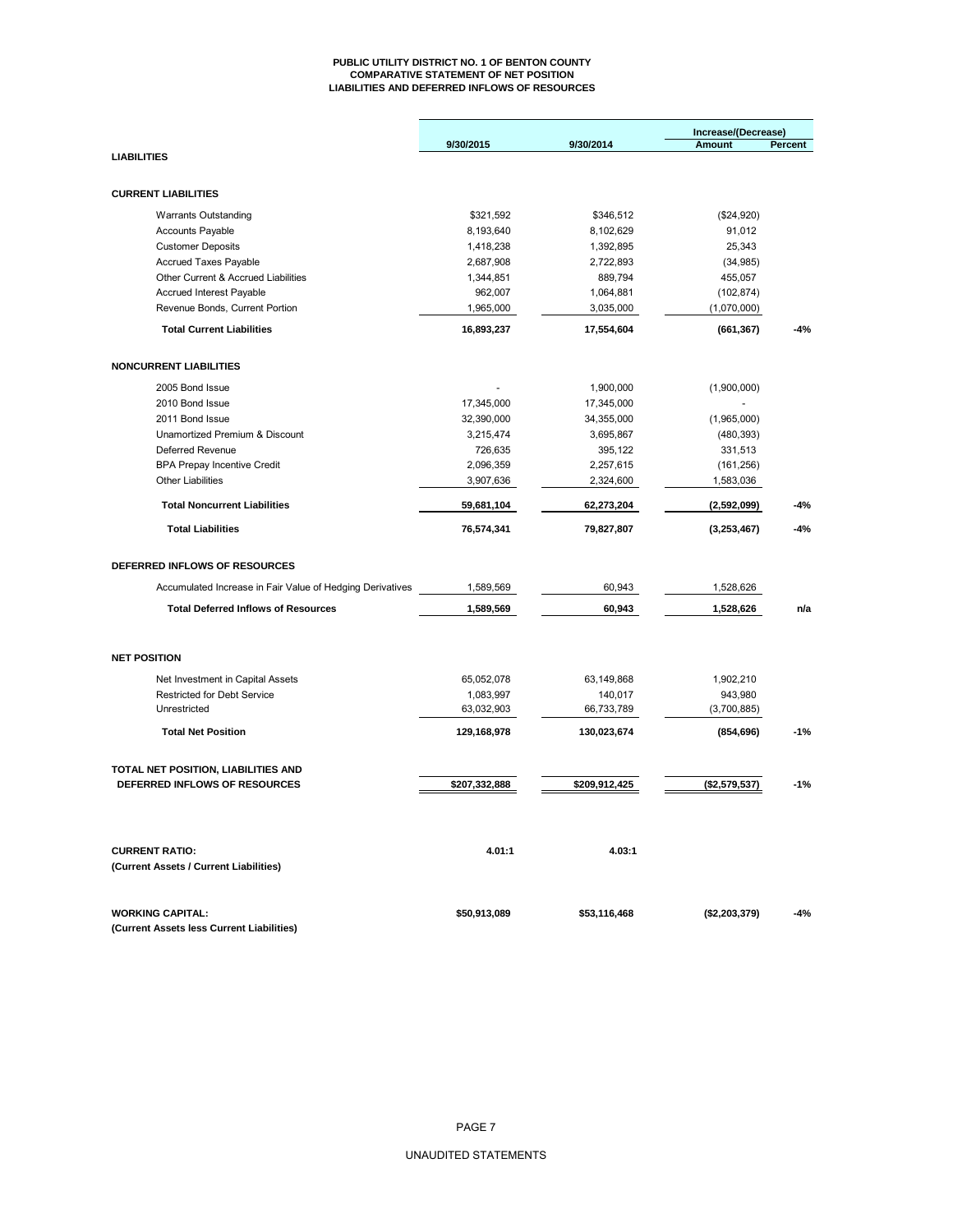#### **PUBLIC UTILITY DISTRICT NO. 1 OF BENTON COUNTY ENERGY STATISTICAL DATA CURRENT MONTH**

|                                                                               | 9/30/2015              |                         |              | 9/30/2014              |             |
|-------------------------------------------------------------------------------|------------------------|-------------------------|--------------|------------------------|-------------|
|                                                                               |                        | <b>AMENDED</b>          | <b>PCT</b>   |                        | <b>PCT</b>  |
|                                                                               | <b>ACTUAL</b>          | <b>BUDGET</b>           | <b>VAR</b>   | <b>ACTUAL</b>          | <b>VAR</b>  |
| <b>ENERGY SALES RETAIL - REVENUE</b>                                          |                        |                         |              |                        |             |
| Residential<br><b>Small General Service</b>                                   | \$3,829,564<br>733,188 | \$4,152,494<br>783,292  | -8%<br>$-6%$ | \$3,817,527<br>747,119 | 0%<br>$-2%$ |
| Medium General Service                                                        | 1,052,988              | 1,149,060               | -8%          | 1,048,866              | 0%          |
| Large General Service                                                         | 1,287,879              | 1,330,003               | $-3%$        | 1,262,659              | 2%          |
| Large Industrial                                                              | 274,787                | 226,607                 | 21%          | 220,072                | 25%         |
| Small Irrigation                                                              | 162,864                | 160,604                 | 1%           | 168,385                | $-3%$       |
| Large Irrigation                                                              | 1,795,498              | 1,984,283               | $-10%$       | 2,030,595              | $-12%$      |
| <b>Street Lights</b>                                                          | 17,885                 | 16,959                  | 5%           | 17,147                 | 4%          |
| <b>Security Lights</b>                                                        | 21,187                 | 22,083                  | $-4%$        | 19,991                 | 6%          |
| <b>Unmetered Accounts</b>                                                     | 15,283                 | 15,631                  | $-2%$        | 14,090                 | 8%          |
| <b>Billed Revenues Before Taxes</b>                                           | \$9,191,122            | \$9,841,016             | -7%          | \$9,346,451            | $-2%$       |
| <b>City Occupation Taxes</b>                                                  | 437,762                | 454,122                 | -4%          | 436,716                | 0%          |
| Bad Debt Expense (reduced from 0.2% to 0.18% of retail sales in January 2015) | (18,000)               | (18, 477)               | -3%          | (20,000)               | $-10%$      |
| <b>Unbilled Revenue</b>                                                       | (860,000)              | (860,000)               | 0%           | (1,100,000)            | $-22%$      |
| <b>TOTAL SALES - REVENUE</b>                                                  | \$8,750,885            | \$9,416,661             | -7%          | \$8,663,167            | 1%          |
|                                                                               |                        |                         |              |                        |             |
| <b>ENERGY SALES RETAIL - kWh</b>                                              |                        |                         |              |                        |             |
| Residential                                                                   | 48,136,350             | 51,650,412              | $-7%$        | 49,381,509             | $-3%$       |
| <b>Small General Service</b>                                                  | 10,809,845             | 11,534,398              | -6%          | 11,106,946             | $-3%$       |
| <b>Medium General Service</b>                                                 | 15,990,572             | 16,629,922              | -4%          | 15,985,439             | 0%          |
| Large General Service                                                         | 21,305,140             | 21,143,057              | 1%           | 21,006,340             | 1%          |
| Large Industrial                                                              | 5,623,820              | 4,226,195               | 33%          | 5,080,145              | 11%         |
| Small Irrigation                                                              | 2,075,784              | 2,044,676               | 2%           | 2,248,398              | $-8%$       |
| Large Irrigation                                                              | 37,832,472             | 41,069,426              | -8%          | 38,117,908             | $-1%$       |
| <b>Street Lights</b>                                                          | 224,928                | 216,533                 | 4%           | 225,514                | 0%          |
| <b>Security Lights</b>                                                        | 113,402                | 110,209                 | 3%           | 114,494                | $-1%$       |
| <b>Unmetered Accounts</b>                                                     | 254,845                | 247,322                 | 3%           | 249,106                | 2%          |
| <b>TOTAL kWh BILLED</b>                                                       | 142,367,158            | 148,872,150             | -4%          | 143,515,799            | -1%         |
|                                                                               |                        |                         |              |                        |             |
| <b>NET POWER COST</b>                                                         |                        |                         |              |                        |             |
| <b>BPA Power Costs</b>                                                        |                        |                         |              |                        |             |
| Slice                                                                         | \$2,419,560            | \$2,547,244             | -5%          | \$2,563,915            | -6%         |
| <b>Block</b>                                                                  | 1,901,975              | 1,872,011               | 2%           | 1,835,333              | 4%          |
| Subtotal                                                                      | 4,321,535              | 4,419,255               | -2%          | 4,399,248              | $-2%$       |
| <b>Other Power Purchases</b>                                                  | 745,466                | 408,892                 | 82%          | 1,785,705              | $-58%$      |
| Frederickson                                                                  | 1,757,682              | 1,764,295               | 0%           | 1,696,536              | 4%<br>0%    |
| Transmission<br>Ancillary                                                     | 738,859<br>307,071     | 738,103<br>299,091      | 0%<br>3%     | 739,122                | 2%          |
| <b>Conservation Program</b>                                                   | 89,830                 |                         | $-157%$      | 301,046                | $-54%$      |
| <b>Gross Power Costs</b>                                                      | 7,960,443              | (157, 958)<br>7,471,677 | 7%           | 196,841<br>9,118,497   | $-13%$      |
| Less Sales for Resale-Energy                                                  | (1,656,272)            | (1,580,338)             | 5%           | (2,214,282)            | $-25%$      |
| Less Sales for Resale-Gas                                                     | (14, 375)              |                         | n/a          | (68, 736)              | $-79%$      |
| Less Transmission of Power for Others                                         | (60, 073)              | (41, 667)               | 44%          | (50, 235)              | 20%         |
| <b>NET POWER COSTS</b>                                                        | \$6,229,722            | \$5,849,672             | 6%           | \$6,785,245            | $-8%$       |
|                                                                               |                        |                         |              |                        |             |
| <b>NET POWER - kWh</b>                                                        |                        |                         |              |                        |             |
| <b>BPA Power Costs</b>                                                        |                        |                         |              |                        |             |
| Slice                                                                         | 63,008,000             | 54,448,000              | 16%          | 59,685,000             | 6%          |
| RIOCK                                                                         | 66,883,000             | 66,883,000              | U%           | 64,740,000             | 3%          |
| Subtotal                                                                      | 129,891,000            | 121,331,000             | 7%           | 124,425,000            | 4%          |
| <b>Other Power Purchases</b>                                                  | 20,316,000             | 10,116,000              | 101%         | 37,732,782             | -46%        |
| Frederickson                                                                  | 35,403,000             | 36,000,000              | $-2%$        | 31,120,000             | 14%         |
| Gross Power kWh                                                               | 185,610,000            | 167.447.000             | 11%          | 193,277,782            | $-4%$       |
| Less Sales for Resale                                                         | (51, 513, 000)         | (28,800,000)            | 79%          | (54, 191, 000)         | $-5%$       |
| Less Transmission Losses/Imbalance                                            | (2, 184, 000)          |                         | n/a          | (2,617,000)            | $-17%$      |
| <b>NET POWER - kWh</b>                                                        | 131,913,000            | 138,647,000             | -5%          | 136,469,782            | $-3%$       |
|                                                                               |                        |                         |              |                        |             |
| <b>COST PER MWh: (dollars)</b>                                                |                        |                         |              |                        |             |
| Gross Power Cost (average)                                                    | \$42.89                | \$44.62                 | $-4%$        | \$47.18                | $-9%$       |
| Net Power Cost                                                                | \$47.23                | \$42.19                 | 12%          | \$49.72                | $-5%$       |
| <b>BPA Power Cost</b>                                                         | \$33.27                | \$36.42                 | $-9%$        | \$35.36                | $-6%$       |
| Sales for Resale                                                              | \$32.15                | \$26.00                 | 24%          | \$40.86                | $-21%$      |
|                                                                               |                        |                         |              |                        |             |
| <b>ACTIVE SERVICE AGREEMENTS:</b>                                             |                        |                         |              |                        |             |
| Residential                                                                   | 42,532                 |                         |              | 41,852                 | 2%          |
| <b>Small General Service</b>                                                  | 4,854                  |                         |              | 4,754                  | 2%          |
| <b>Medium General Service</b>                                                 | 757                    |                         |              | 756                    | 0%          |
| Large General Service                                                         | 152                    |                         |              | 149                    | 2%          |
| Large Industrial                                                              |                        |                         |              | 3                      | n/a         |
| Small Irrigation                                                              | 560                    |                         |              | 562                    | 0%          |
| Large Irrigation<br><b>Street Lights</b>                                      | 234<br>9               |                         |              | 229<br>9               | 2%<br>0%    |
| <b>Security Lights</b>                                                        | 1,479                  |                         |              | 1,487                  | $-1%$       |
| <b>Unmetered Accounts</b>                                                     | 363                    |                         |              | 361                    | 1%          |
| <b>TOTAL</b>                                                                  | 50,940                 |                         |              | 50,162                 | 2%          |
|                                                                               |                        |                         |              |                        |             |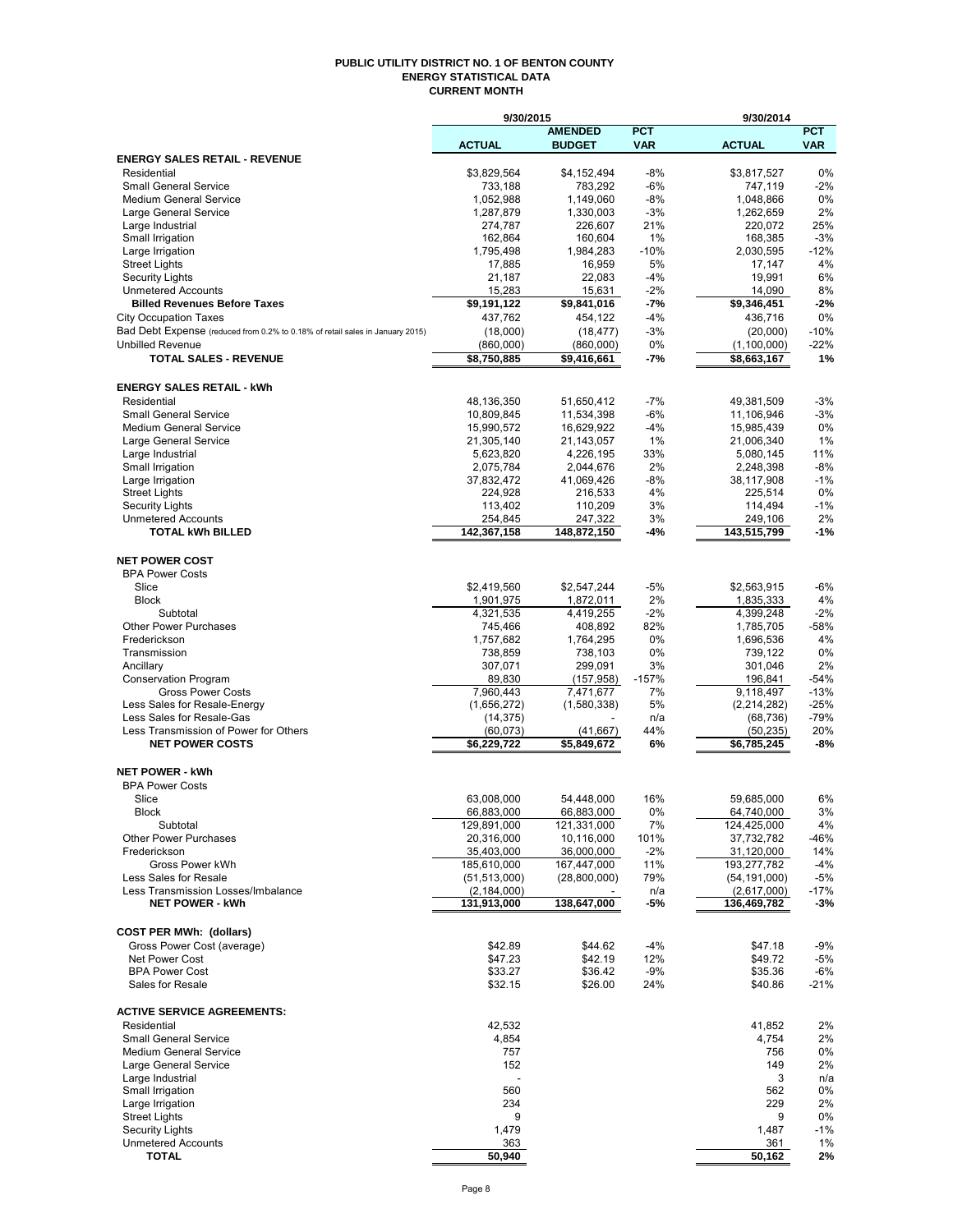#### **PUBLIC UTILITY DISTRICT NO. 1 OF BENTON COUNTY ENERGY STATISTICAL DATA YEAR TO DATE**

|                                                                                                          | 9/30/2015                        |                                |              | 9/30/2014                        |                  |
|----------------------------------------------------------------------------------------------------------|----------------------------------|--------------------------------|--------------|----------------------------------|------------------|
|                                                                                                          |                                  | <b>AMENDED</b>                 | <b>PCT</b>   |                                  | <b>PCT</b>       |
| <b>ENERGY SALES RETAIL - REVENUE</b>                                                                     | <b>ACTUAL</b>                    | <b>BUDGET</b>                  | <b>VAR</b>   | <b>ACTUAL</b>                    | <b>VAR</b>       |
| Residential                                                                                              | \$38,548,071                     | \$38,964,486                   | $-1%$        | \$40,198,293                     | $-4%$            |
| <b>Small General Service</b>                                                                             | 6,304,876                        | 6,386,594                      | $-1%$        | 6,432,643                        | $-2%$            |
| <b>Medium General Service</b>                                                                            | 8,827,689                        | 8,889,264                      | $-1%$        | 8,740,916                        | 1%               |
| Large General Service                                                                                    | 9,832,503                        | 9,852,589                      | 0%           | 9,741,716                        | 1%               |
| Large Industrial                                                                                         | 2,245,133                        | 2,206,867                      | 2%<br>$-2%$  | 2,352,495                        | $-5%$            |
| Small Irrigation<br>Large Irrigation                                                                     | 892,133<br>19,852,427            | 910,061<br>20,408,173          | -3%          | 923,135<br>20,036,418            | $-3%$<br>$-1%$   |
| <b>Street Lights</b>                                                                                     | 155,117                          | 154,048                        | 1%           | 157,199                          | $-1%$            |
| <b>Security Lights</b>                                                                                   | 183,465                          | 186,231                        | -1%          | 178,464                          | 3%               |
| <b>Unmetered Accounts</b>                                                                                | 127,956                          | 128,810                        | -1%          | 126,147                          | 1%               |
| <b>Billed Revenues Before Taxes</b>                                                                      | \$86,969,371                     | \$88,087,123                   | -1%          | \$88,887,426                     | $-2%$            |
| <b>City Occupation Taxes</b>                                                                             | 3,980,500                        | 3.966.288                      | 0%           | 4,091,473                        | $-3%$            |
| Bad Debt Expense (reduced from 0.2% to 0.18% of retail sales in January 2015)<br><b>Unbilled Revenue</b> | (170,000)<br>(1,300,000)         | (167, 634)<br>(1,300,000)      | 1%<br>0%     | (191,000)                        | $-11%$<br>$-38%$ |
| <b>TOTAL SALES - REVENUE</b>                                                                             | \$89,479,871                     | \$90,585,777                   | -1%          | (2,100,000)<br>\$90,687,900      | $-1%$            |
|                                                                                                          |                                  |                                |              |                                  |                  |
| <b>ENERGY SALES RETAIL - kWh</b>                                                                         |                                  |                                |              |                                  |                  |
| Residential                                                                                              | 505,182,936                      | 510,656,554                    | $-1%$        | 530,714,261                      | $-5%$            |
| <b>Small General Service</b>                                                                             | 93,196,938                       | 94,345,873                     | $-1%$        | 95,288,639                       | $-2%$            |
| <b>Medium General Service</b>                                                                            | 137,088,200                      | 138,223,679                    | $-1%$        | 136,059,379                      | 1%               |
| Large General Service                                                                                    | 169,110,049<br>50,201,720        | 169,346,531                    | 0%<br>3%     | 166,762,740                      | 1%<br>$-6%$      |
| Large Industrial<br>Small Irrigation                                                                     | 15,249,516                       | 48,945,845<br>15,210,203       | 0%           | 53,640,440<br>16,063,765         | $-5%$            |
| Large Irrigation                                                                                         | 423,680,842                      | 438,023,055                    | -3%          | 424,222,988                      | 0%               |
| <b>Street Lights</b>                                                                                     | 2,028,576                        | 2,016,850                      | 1%           | 2,044,107                        | $-1%$            |
| <b>Security Lights</b>                                                                                   | 1,023,982                        | 1,017,736                      | 1%           | 953,328                          | 7%               |
| <b>Unmetered Accounts</b>                                                                                | 2,252,769                        | 2,237,640                      | 1%           | 2,233,184                        | 1%               |
| <b>TOTAL kWh BILLED</b>                                                                                  | 1.399,015,528                    | 1,420,023,966                  | -1%          | 1,427,982,831                    | $-2%$            |
|                                                                                                          |                                  |                                |              |                                  |                  |
| <b>NET POWER COST</b><br><b>BPA Power Costs</b>                                                          |                                  |                                |              |                                  |                  |
| Slice                                                                                                    | \$23,038,984                     | \$22,890,989                   | 1%           | \$23,568,961                     | $-2%$            |
| <b>Block</b>                                                                                             | 18,140,226                       | 17,865,669                     | 2%           | 17,501,434                       | 4%               |
| Subtotal                                                                                                 | 41,179,210                       | 40,756,658                     | 1%           | 41,070,395                       | 0%               |
| <b>Other Power Purchases</b>                                                                             | 11,021,570                       | 10,573,331                     | 4%           | 13,891,789                       | $-21%$           |
| Frederickson                                                                                             | 10,414,248                       | 10,537,106                     | $-1%$        | 10,463,851                       | 0%               |
| Transmission                                                                                             | 6,688,381                        | 6,643,143                      | 1%           | 6,679,111                        | 0%               |
| Ancillary                                                                                                | 3,003,708                        | 2,991,603                      | 0%           | 3,130,259                        | $-4%$            |
| <b>Conservation Program</b><br><b>Gross Power Costs</b>                                                  | 615,204<br>72,922,322            | 773,372<br>72,275,213          | $-20%$<br>1% | 376,951<br>75,612,356            | 63%<br>$-4%$     |
| Less Sales for Resale-Energy                                                                             | (13, 133, 725)                   | (13, 645, 558)                 | -4%          | (16, 255, 681)                   | $-19%$           |
| Less Sales for Resale-Gas                                                                                | (105, 115)                       |                                | n/a          | (723, 870)                       | -85%             |
| Less Transmission of Power for Others                                                                    | (462, 022)                       | (375,000)                      | 23%          | (434,574)                        | 6%               |
| <b>NET POWER COSTS</b>                                                                                   | \$59,221,460                     | \$58,254,654                   | 2%           | \$58,198,231                     | 2%               |
| <b>NET POWER - kWh</b>                                                                                   |                                  |                                |              |                                  |                  |
| <b>BPA Power Costs</b>                                                                                   |                                  |                                |              |                                  |                  |
| Slice                                                                                                    | 769.861.000                      | 746,901,000                    | 3%           | 854,189,000                      | $-10%$           |
| <b>Block</b>                                                                                             | 729,211,000                      | 729,214,000                    | 0%           | 705,836,000                      | 3%               |
| Subtotal                                                                                                 | 1,499,072,000                    | 1,476,115,000                  | 2%           | 1,560,025,000                    | $-4%$            |
| <b>Other Power Purchases</b>                                                                             | 290,710,000                      | 109,606,000                    | 165%         | 333,980,103                      | -13%             |
| Frederickson                                                                                             | 166,605,000                      | 110,400,000                    | 51%          | 119,006,000                      | 40%              |
| Gross Power kWh<br>Less Sales for Resale                                                                 | 1,956,387,000<br>(511, 603, 000) | 1,696,121,000<br>(223,993,000) | 15%<br>128%  | 2,013,011,103<br>(545, 532, 000) | $-3%$<br>$-6%$   |
| Less Transmission Losses/Imbalance                                                                       | (22, 494, 000)                   | (7,399,000)                    | 204%         | (27,718,000)                     | -19%             |
| <b>NET POWER - kWh</b>                                                                                   | 1,422,290,000                    | 1,464,729,000                  | -3%          | 1,439,761,103                    | $-1%$            |
|                                                                                                          |                                  |                                |              |                                  |                  |
| <b>COST PER MWh: (dollars)</b>                                                                           |                                  |                                |              |                                  |                  |
| Gross Power Cost (average)                                                                               | \$37.27                          | \$42.61                        | $-13%$       | \$37.56                          | $-1%$            |
| Net Power Cost                                                                                           | \$41.64                          | \$39.77                        | 5%           | \$40.42                          | 3%               |
| <b>BPA Power Cost</b><br>Sales for Resale                                                                | \$27.47<br>\$25.67               | \$27.61<br>\$17.16             | $-1%$<br>50% | \$26.33<br>\$29.80               | 4%<br>$-14%$     |
|                                                                                                          |                                  |                                |              |                                  |                  |
| <b>AVERAGE ACTIVE SERVICE AGREEMENTS:</b>                                                                |                                  |                                |              |                                  |                  |
| Residential                                                                                              | 42,281                           |                                |              | 41,685                           | 1%               |
| <b>Small General Service</b>                                                                             | 4,813                            |                                |              | 4,731                            | 2%               |
| <b>Medium General Service</b>                                                                            | 757                              |                                |              | 754                              | 0%               |
| Large General Service<br>Large Industrial                                                                | 151<br>3                         |                                |              | 147<br>3                         | 2%<br>$-11%$     |
| Small Irrigation                                                                                         | 560                              |                                |              | 563                              | 0%               |
| Large Irrigation                                                                                         | 231                              |                                |              | 223                              | 3%               |
| <b>Street Lights</b>                                                                                     | 9                                |                                |              | 9                                | 0%               |
| <b>Security Lights</b>                                                                                   | 1,483                            |                                |              | 1,494                            | $-1%$            |
| <b>Unmetered Accounts</b>                                                                                | 361                              |                                |              | 358                              | 1%               |
| <b>TOTAL</b>                                                                                             | 50,649                           |                                |              | 49,967                           | 1%               |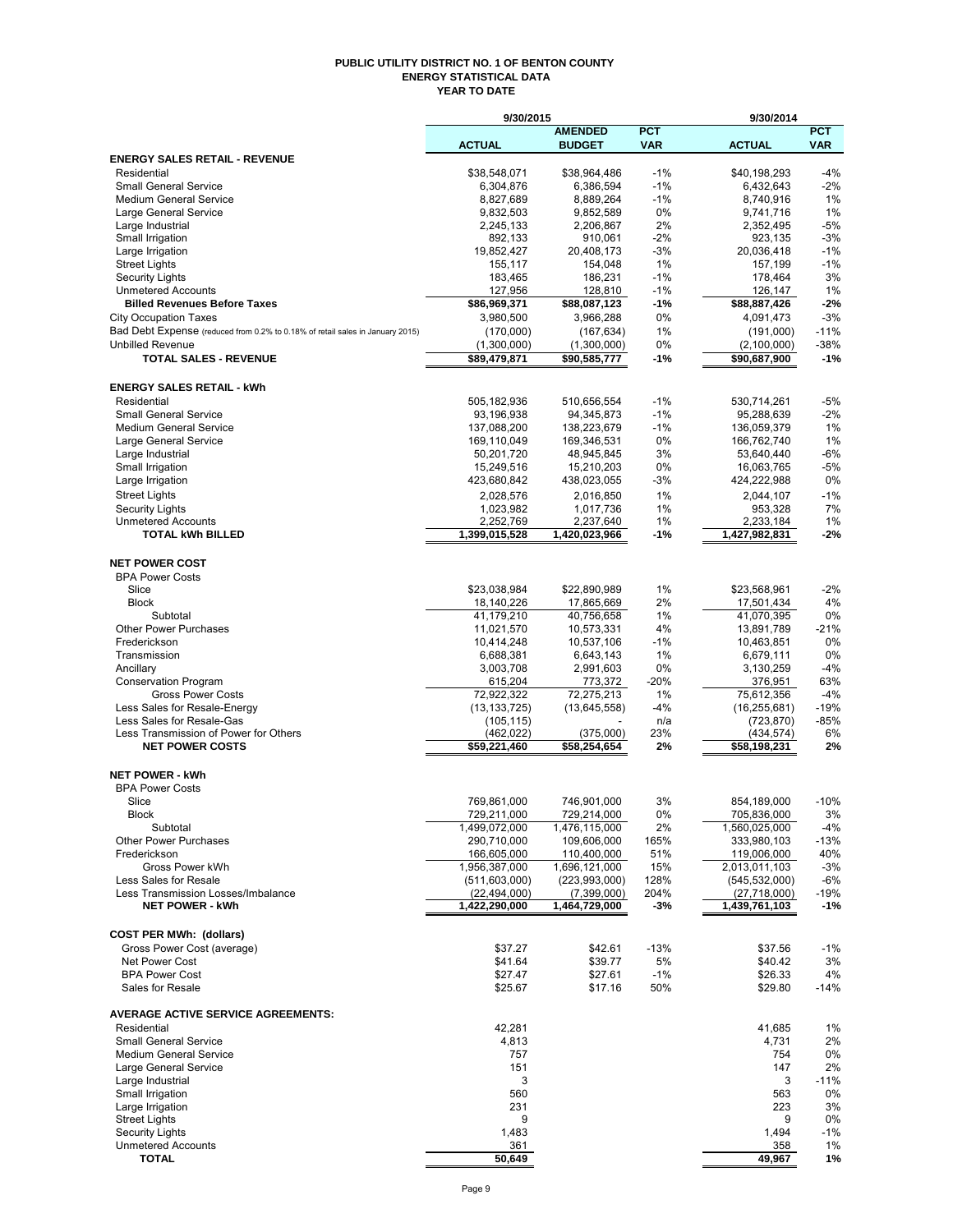#### **PUBLIC UTILITY DISTRICT NO. 1 OF BENTON COUNTY KWH SALES MONTHLY ACTIVITY**

|                                 | January                       | February       | March              | April                  | May                    | June                   | July                   | August                 | September              | October    | November     | December       | Total                    |
|---------------------------------|-------------------------------|----------------|--------------------|------------------------|------------------------|------------------------|------------------------|------------------------|------------------------|------------|--------------|----------------|--------------------------|
| <b>Residential</b>              |                               |                |                    |                        |                        |                        |                        |                        |                        |            |              |                |                          |
| 2011                            | 87,928,561                    | 74,994,510     | 66,362,298         | 56,496,440             | 44,658,070             | 38,780,815             | 45,214,732             | 49,562,439             | 53,301,689             | 40,235,412 | 51,381,140   | 79,037,233     | 687,953,339              |
| 2012                            | 88,212,383                    | 80,652,978     | 57,019,446         | 49,435,721             | 40,022,618             | 41,521,205             | 46,830,893             | 57,987,360             | 50,232,442             | 36,528,055 | 52,822,005   | 66,753,204     | 668,018,310              |
| 2013                            | 85,933,904                    | 77,488,047     | 56,513,417         | 48,071,841             | 41,520,865             | 42,301,535             | 51,932,912             | 59,463,795             | 53,272,213             | 41,006,176 | 52,879,427   | 87,502,483     | 697,886,615              |
| 2014                            | 90,995,045                    | 86,856,866     | 61,276,449         | 46,126,349             | 38,751,097             | 43,347,010             | 51,878,664             | 62,101,272             | 49,381,509             | 38,520,801 | 51, 127, 327 | 76,441,442     | 696,803,831              |
| 2015                            | 81,753,251                    | 70,842,807     | 51,195,817         | 43,964,172             | 38,845,198             | 48,995,659             | 62,750,008             | 58,699,674             | 48,136,350             |            |              |                | 505, 182, 936            |
| <b>Small General Service</b>    |                               |                |                    |                        |                        |                        |                        |                        |                        |            |              |                |                          |
| 2011                            | 11,059,833                    | 10,192,630     | 9,181,231          | 9,382,413              | 9,157,991              | 9,277,162              | 10,078,685             | 10,533,804             | 10,921,485             | 9,047,075  | 8,522,751    | 10,983,138     | 118,338,198              |
| 2012                            | 11,620,253                    | 11,081,244     | 8,731,569          | 8,613,151              | 9,186,607              | 9,378,977              | 10,247,220             | 11,671,124             | 11,202,911             | 8,464,869  | 9,293,606    | 9,929,524      | 119,421,055              |
| 2013                            | 11,394,724                    | 10,700,711     | 8,862,866          | 8,958,701              | 9,285,161              | 9,833,210              | 10,896,923             | 12,097,199             | 11,379,590             | 8,965,721  | 9,306,967    | 11,245,947     | 122,927,720              |
| 2014                            | 12,002,884                    | 11,773,687     | 9,247,968          | 8,838,271              | 8,960,528              | 10,069,805             | 10,898,332             | 12,390,218             | 11,106,946             | 9,214,420  | 9,056,203    | 10,725,578     | 124,284,840              |
| 2015                            | 11,273,647                    | 10,444,066     | 8,399,963          | 8,630,563              | 9,005,788              | 10,616,996             | 12,060,700             | 11,955,370             | 10,809,845             |            |              |                | 93,196,938               |
|                                 | <b>Medium General Service</b> |                |                    |                        |                        |                        |                        |                        |                        |            |              |                |                          |
| 2011                            | 15,884,076                    | 14,063,566     | 13,241,633         | 14,443,388             | 14, 171, 832           | 13,508,596             | 14,835,014             | 15,898,300             | 16,378,392             | 13,612,489 | 12,898,272   | 16,527,877     | 175,463,435              |
| 2012                            | 15,995,754                    | 14,843,947     | 12,863,785         | 13,464,357             | 13,553,914             | 14,103,136             | 14,973,817             | 16,437,847             | 16,513,370             | 14,079,820 | 14,709,116   | 14,459,816     | 175,998,679              |
| 2013                            | 15,375,716                    | 14,629,522     | 12,714,807         | 13,158,263             | 13,461,961             | 14,198,240             | 15,233,651             | 16,943,765             | 16, 157, 388           | 14,583,038 | 14,990,108   | 15,803,535     | 177,249,994              |
| 2014                            | 16,255,765                    | 16,174,267     | 13,320,761         | 13,438,288             | 13,403,247             | 14,808,800             | 15,526,971             | 17,145,841             | 15,985,439             | 15,533,136 | 14,950,232   | 15,501,055     | 182,043,802              |
| 2015                            | 15,719,991                    | 15,058,182     | 13,124,396         | 13,611,242             | 14,078,883             | 15,970,931             | 16,957,563             | 16,576,440             | 15,990,572             |            |              |                | 137,088,200              |
| <b>Large General Service</b>    |                               |                |                    |                        |                        |                        |                        |                        |                        |            |              |                |                          |
| 2011                            | 16,667,038                    | 16,211,666     | 15,328,400         | 17,016,972             | 16,378,040             | 16,603,740             | 17,087,020             | 17,842,100             | 20,127,280             | 18,812,860 | 16,068,160   | 21,525,480     | 209,668,756              |
| 2012                            | 17,752,480                    | 17,246,280     | 15,614,938         | 17,276,652             | 17,948,285             | 17,269,044             | 17,262,035             | 20,169,040             | 19,875,000             | 19,266,300 | 20,172,401   | 17,524,790     | 217, 377, 245            |
| 2013                            | 18,363,206                    | 16,370,904     | 16,064,720         | 17,280,008             | 17,300,043             | 17,480,703             | 18,704,243             | 20,956,543             | 20,230,220             | 19,362,880 | 19,518,760   | 17,683,240     | 219,315,470              |
| 2014                            | 18,043,140                    | 18,004,500     | 16,529,440         | 16,641,080             | 17,175,060             | 18,408,820             | 19,689,940             | 21,264,420             | 21,006,340             | 21,502,220 | 19,841,340   | 18,573,000     | 226,679,300              |
| 2015                            | 17,888,911                    | 17,212,717     | 16,213,065         | 17,278,183             | 17,939,803             | 19,595,384             | 20,935,183             | 20,741,663             | 21,305,140             |            |              |                | 169,110,049              |
| Large Industrial                |                               |                |                    |                        |                        |                        |                        |                        |                        |            |              |                |                          |
| 2011                            | 6,299,710                     | 4,802,485      | 6,254,835          | 4,856,705              | 6,011,530              | 5,928,790              | 6,292,475              | 6,387,425              | 5,827,005              | 3,302,090  | 2,967,790    | 6,479,970      | 65,410,810               |
| 2012                            | 6,484,220                     | 5,701,260      | 6,243,370          | 6,036,840              | 5,596,185              | 5,463,635              | 5,815,140              | 6,333,690              | 4,362,805              | 6,313,930  | 6,307,555    | 5,916,535      | 70,575,165               |
| 2013                            | 6,303,530                     | 5,690,550      | 5,970,720          | 6,363,470              | 6,331,645              | 6,273,940              | 6,074,935              | 6,052,520              | 3,037,994              | 6,374,590  | 4,922,960    | 6,405,925      | 69,802,779               |
| 2014                            | 6,203,055                     | 5,695,020      | 6,141,110          | 5,917,690              | 6,227,320              | 6,005,800              | 6,111,425              | 6,258,875              | 5,080,145              | 6,181,005  | 6,125,825    | 5,922,215      | 71,869,485               |
| 2015                            | 5,597,495                     | 5,394,485      | 5,337,365          | 5,784,330              | 5,632,340              | 5,678,570              | 4,981,620              | 6,171,695              | 5,623,820              |            |              |                | 50,201,720               |
| <b>Small Irrigation</b><br>2011 | 3,723                         | 2,907          | 337,065            | 903,922                | 1,753,860              | 2,125,131              | 2,842,380              | 3,157,391              | 2,260,605              | 1,098,718  | 113,937      | 6,895          | 14,606,534               |
| 2012                            | 98                            | 8              | 300,470            | 947,657                | 2,146,900              | 2,179,098              | 3,052,837              | 3,270,042              | 2,207,181              | 1,058,286  | 2,284        | $\overline{7}$ | 15, 164, 868             |
|                                 |                               |                |                    |                        |                        |                        |                        |                        |                        |            |              |                |                          |
| 2013                            | 101                           | $\overline{a}$ | 480,748            | 1,347,003              | 2,288,143              | 2,390,103              | 3,152,789              | 2,941,397              | 1,826,383              | 742,890    | 41,696       | 30             | 15,211,283               |
| 2014<br>2015                    |                               | 9              | 566,022<br>648,290 | 1,370,794<br>1,481,286 | 2,487,573<br>2,159,616 | 2,926,545<br>2,668,782 | 3,475,842<br>3,213,086 | 2,988,591<br>3,002,663 | 2,248,398<br>2,075,784 | 1,145,157  | (52)         |                | 17,208,870<br>15,249,516 |
| Large Irrigation                |                               |                |                    |                        |                        |                        |                        |                        |                        |            |              |                |                          |
| 2011                            | 58,069                        | 431,210        | 4,512,419          | 21,126,273             | 36,909,547             | 72,058,616             | 86,862,127             | 84,616,557             | 40,855,201             | 14,327,819 | 5,400,066    | 234,854        | 367,392,758              |
| 2012                            | 527,285                       | 661,067        | 6,815,749          | 22,601,004             | 63,674,660             | 58,919,819             | 83,415,022             | 75,956,400             | 37,124,484             | 18,674,352 | 1,931,662    | 271,944        | 370,573,448              |
| 2013                            | 259,061                       | 415,476        | 10,346,643         | 24,726,514             | 62,939,428             | 75,510,554             | 97,242,342             | 66,591,892             | 27,504,705             | 18,933,975 | 5,069,220    | (2, 131, 722)  | 387,408,088              |
| 2014                            | 247,328                       | 266,769        | 11,959,400         | 40,053,677             | 68,929,139             | 94,789,557             | 102,773,871            | 67,085,339             | 38,117,908             | 27,773,132 | 3,179,515    | 258,931        | 455,434,566              |
| 2015                            | 214,532                       | 210,554        | 14,636,633         | 39,362,242             | 61,259,905             | 103,842,869            | 98,850,190             | 67,471,445             | 37,832,472             |            |              |                | 423,680,842              |
| <b>Street Lights</b>            |                               |                |                    |                        |                        |                        |                        |                        |                        |            |              |                |                          |
| 2011                            | 447,437                       | 447,617        | 447,617            | 447,905                | 447,905                | 471,089                | 471,071                | 469,991                | 469,991                | 470,063    | 470,675      | 470,680        | 5,532,041                |
| 2012                            | 432,872                       | 432,872        | 398,337            | 356,249                | 346,935                | 339,628                | 339,628                | 327,569                | 309,982                | 300,873    | 285,170      | 266,257        | 4,136,372                |
| 2013                            | 229,267                       | 229,267        | 229,161            | 229,161                | 229,161                | 229,161                | 229,161                | 229,209                | 229,209                | 229,245    | 229,395      | 229,425        | 2,750,822                |
| 2014                            | 229,425                       | 229,425        | 229,515            | 229,515                | 225,070                | 224,939                | 225,064                | 225,640                | 225,514                | 225,514    | 225,298      | 225,586        | 2,720,505                |
| 2015                            | 225,624                       | 225,624        | 225,624            | 225,672                | 225,672                | 225,672                | 224,880                | 224,880                | 224,928                |            |              |                | 2,028,576                |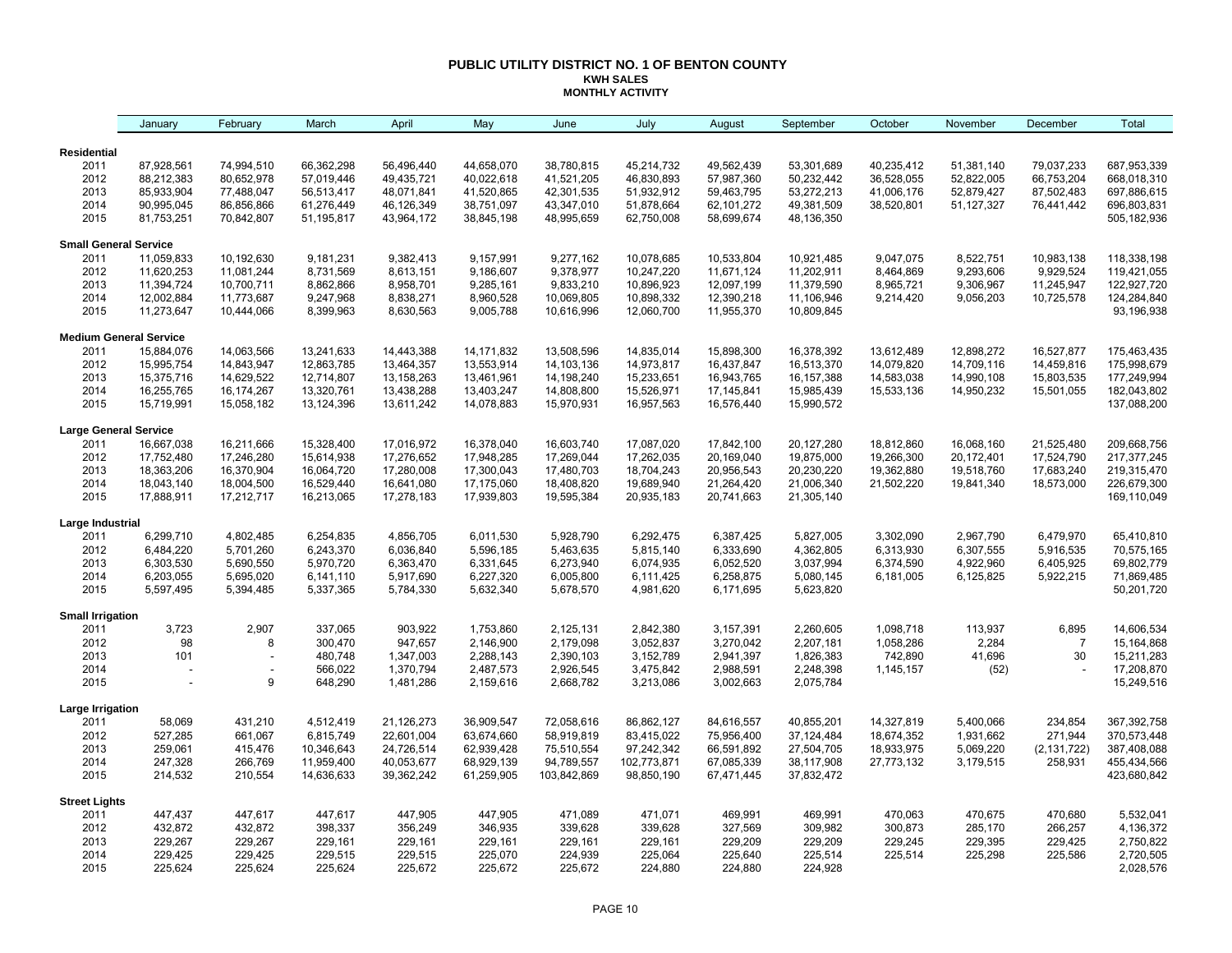#### **PUBLIC UTILITY DISTRICT NO. 1 OF BENTON COUNTY KWH SALES MONTHLY ACTIVITY**

|                        | January     | February    | March       | April       | May         | June        | July        | August      | September     | October     | November    | December    | Total        |
|------------------------|-------------|-------------|-------------|-------------|-------------|-------------|-------------|-------------|---------------|-------------|-------------|-------------|--------------|
| <b>Security Lights</b> |             |             |             |             |             |             |             |             |               |             |             |             |              |
| 2011                   | 90,387      | 90,567      | 90,675      | 90,675      | 90,747      | 91,323      | 90,855      | 90,207      | 90,315        | 90,315      | 90,315      | 90,459      | 1,086,840    |
| 2012                   | 90,387      | 90,459      | 90,387      | 90,423      | 90,135      | 90,099      | 90,135      | 90,135      | 90,135        | 90,873      | 90,765      | 89,811      | 1,083,744    |
| 2013                   | 104,964     | 104,964     | 105,351     | 105,258     | 105,222     | 105,163     | 105,163     | 104,948     | 104,561       | 104,346     | 103,807     | 103,678     | 1,257,425    |
| 2014                   | 103,678     | 103,678     | 103,420     | 103,377     | 103,334     | 103,248     | 103,476     | 114,623     | 114,494       | 114.494     | 114.444     | 114,430     | 1,296,696    |
| 2015                   | 114,451     | 114,408     | 114,073     | 113,696     | 113,531     | 113,488     | 113,488     | 113,445     | 113,402       |             |             |             | 1,023,982    |
| <b>Unmetered</b>       |             |             |             |             |             |             |             |             |               |             |             |             |              |
| 2011                   | 243,193     | 243,193     | 243,193     | 243,193     | 242,209     | 242,209     | 242,324     | 242,154     | 242,154       | 242,154     | 241,579     | 241,464     | 2,909,019    |
| 2012                   | 241,464     | 241,464     | 244,466     | 244,466     | 244,466     | 244,472     | 244,472     | 244,472     | 244,472       | 244,472     | 244,472     | 244,472     | 2,927,630    |
| 2013                   | 243,914     | 245,210     | 246,506     | 246,506     | 247,676     | 247,676     | 247,676     | 247,676     | 247,676       | 247,676     | 247,676     | 247,686     | 2,963,554    |
| 2014                   | 247,686     | 247,516     | 247,516     | 247,516     | 248,246     | 248,246     | 248,246     | 249,106     | 249,106       | 249,106     | 249,106     | 249,106     | 2,980,502    |
| 2015                   | 249,106     | 249,106     | 249,106     | 248,919     | 248,919     | 248,919     | 248,919     | 254,930     | 254,845       |             |             |             | 2,252,769    |
| <b>Total</b>           |             |             |             |             |             |             |             |             |               |             |             |             |              |
| 2011                   | 138,682,027 | 121,480,351 | 115,999,366 | 125,007,886 | 129,821,731 | 159,087,471 | 184,016,683 | 188,800,368 | 150,474,117   | 101,238,995 | 98,154,685  | 135,598,050 | 648,361,730  |
| 2012                   | 141,357,196 | 130,951,579 | 108,322,517 | 119,066,520 | 152,810,705 | 149,509,113 | 182,271,199 | 192,487,679 | 142, 162, 782 | 105,021,830 | 105,859,036 | 115,456,360 | 645,276,516  |
| 2013                   | 138,208,387 | 125,874,651 | 111,534,939 | 120,486,725 | 153,709,305 | 168,570,285 | 203,819,795 | 185,628,944 | 133,989,939   | 110,550,537 | 107,310,016 | 137,090,227 | .696,773,750 |
| 2014                   | 144,328,006 | 139,351,728 | 119,621,601 | 132,966,557 | 156,510,614 | 190,932,770 | 210,931,831 | 189,823,925 | 143,515,799   | 120,458,985 | 104,869,238 | 128,011,343 | ,781,322,397 |
| 2015                   | 133,037,008 | 119,751,958 | 110,144,332 | 130,700,305 | 149,509,655 | 207,957,270 | 220,335,637 | 185,212,205 | 142,367,158   |             |             |             | ,399,015,528 |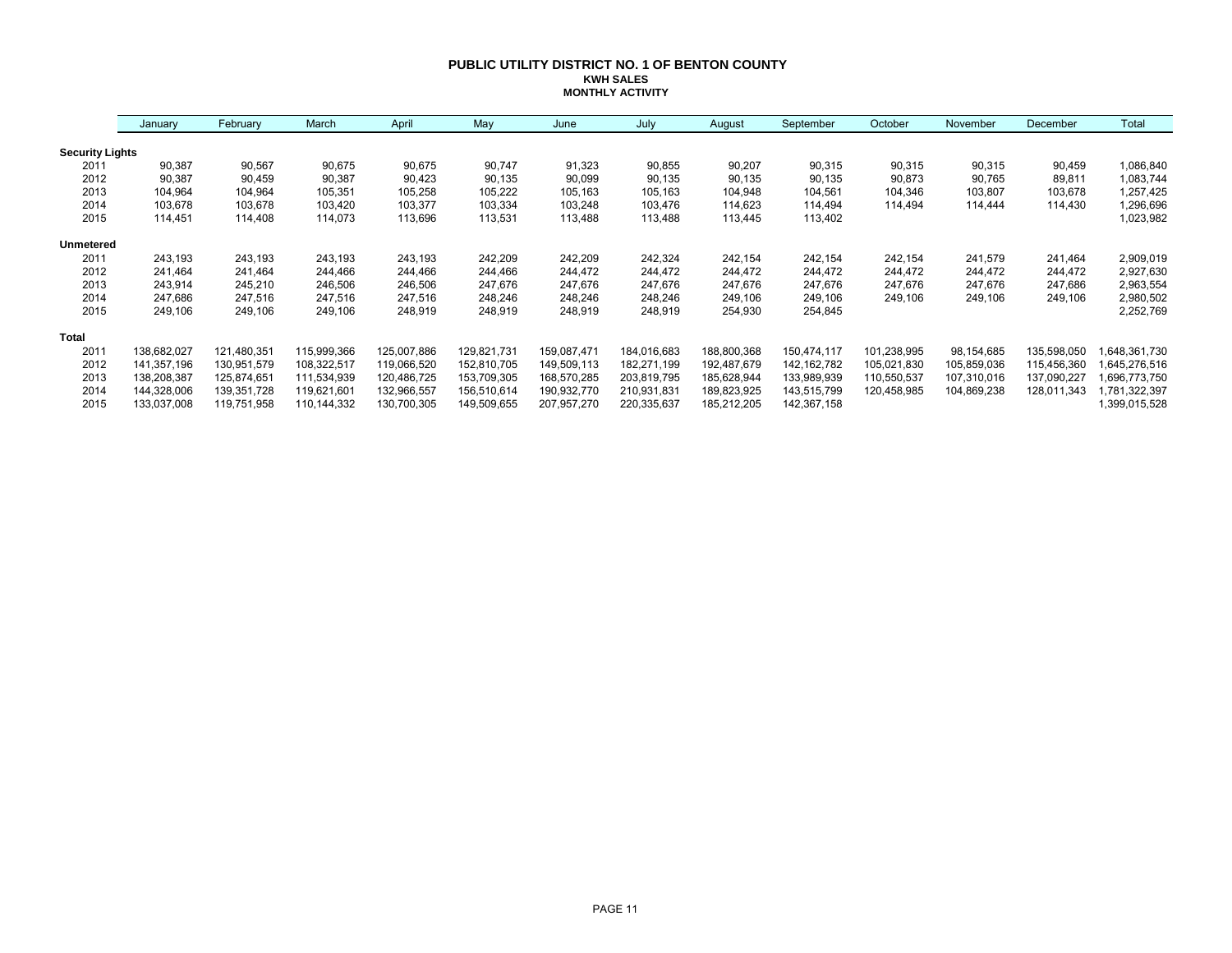## **PUBLIC UTILITY DISTRICT NO. 1 OF BENTON COUNTY CAPITAL ADDITIONS AND RETIREMENTS CURRENT MONTH**

|                                                           | <b>BALANCE</b>             |                                            |                          | <b>BALANCE</b>           |
|-----------------------------------------------------------|----------------------------|--------------------------------------------|--------------------------|--------------------------|
|                                                           | 8/31/2015                  | <b>ADDITIONS</b>                           | <b>RETIREMENTS</b>       | 9/30/2015                |
| <b>INTANGIBLE PLANT:</b>                                  |                            |                                            |                          |                          |
| Organizations                                             | \$28,379                   | \$0                                        | \$0                      | \$28,379                 |
| Franchises & Consents                                     | 10,022                     |                                            |                          | 10,022                   |
| Miscellaneous & Intangible Plant                          | 29,078                     | $\overline{\phantom{a}}$                   | $\overline{\phantom{a}}$ | 29,078                   |
| <b>TOTAL</b>                                              | 67,480                     | $\blacksquare$                             |                          | 67,480                   |
| <b>GENERATION PLANT:</b>                                  |                            |                                            |                          |                          |
| Land & Land Rights                                        |                            |                                            |                          |                          |
| Structures & Improvements                                 | 1,141,911                  |                                            |                          | 1,141,911                |
| Fuel Holders & Accessories                                |                            |                                            |                          |                          |
| <b>Other Electric Generation</b>                          | 261,940                    |                                            |                          | 261,940                  |
| <b>Accessory Electric Equipment</b>                       |                            |                                            |                          |                          |
| Miscellaneous Power Plant Equipment<br><b>TOTAL</b>       | 1,403,851                  | $\overline{\phantom{a}}$<br>$\blacksquare$ |                          | 1,403,851                |
|                                                           |                            |                                            |                          |                          |
| <b>TRANSMISSION PLANT:</b>                                |                            |                                            |                          |                          |
| Land & Land Rights                                        | 156,400                    |                                            |                          | 156,400                  |
| Clearing Land & Right Of Ways                             | 25,544                     |                                            |                          | 25,544                   |
| <b>Transmission Station Equipment</b>                     | 832,047                    |                                            |                          | 832,047                  |
| <b>Towers &amp; Fixtures</b>                              |                            |                                            |                          |                          |
| Poles & Fixtures                                          | 3,976,615                  |                                            |                          | 3,976,615                |
| <b>Overhead Conductor &amp; Devices</b>                   | 3,021,163                  |                                            |                          | 3,021,163                |
| <b>TOTAL</b>                                              | 8,011,769                  |                                            |                          | 8,011,769                |
| <b>DISTRIBUTION PLANT:</b>                                |                            |                                            |                          |                          |
| Land & Land Rights                                        | 1,636,395                  | 1,264                                      |                          | 1,637,659                |
| Structures & Improvements                                 | 290,439                    | 5,063                                      |                          | 295,502                  |
| <b>Station Equipment</b>                                  | 38,282,865                 |                                            |                          | 38,282,865               |
| Poles, Towers & Fixtures                                  | 18,973,853                 | 37,227                                     | (7,368)                  | 19,003,711               |
| Overhead Conductor & Devices                              | 12,031,753                 | 25,303                                     | (13, 512)                | 12,043,544               |
| <b>Underground Conduit</b>                                | 32,152,540                 | 30,991                                     | (8,709)                  | 32,174,823               |
| Underground Conductor & Devices                           | 42,108,127                 | 42,395                                     | (27, 938)                | 42,122,584               |
| <b>Line Transformers</b>                                  | 28,215,205                 | 107,445                                    | (34, 807)                | 28,287,843               |
| Services-Overhead                                         | 2,920,153                  | 6,389                                      |                          | 2,926,542                |
| Services-Underground                                      | 18,492,108                 | 49,552                                     |                          | 18,541,660               |
| Meters                                                    | 10,387,169                 | 26,575                                     |                          | 10,413,744               |
| Security Lighting                                         | 874,524                    | 240                                        | (305)                    | 874,459                  |
| <b>Street Lighting</b>                                    | 760,609                    |                                            |                          | 760,609                  |
| <b>SCADA System</b><br><b>TOTAL</b>                       | 2,037,477<br>209, 163, 216 | 7,063<br>339,507                           | (92, 640)                | 2,044,540<br>209,410,084 |
|                                                           |                            |                                            |                          |                          |
| <b>GENERAL PLANT:</b>                                     |                            |                                            |                          |                          |
| Land & Land Rights                                        | 1,130,759                  |                                            |                          | 1,130,759                |
| Structures & Improvements                                 | 18,257,729                 | (5,539)                                    |                          | 18,252,191               |
| Information Systems & Technology                          | 15,658,869                 | 36,493                                     |                          | 15,695,362               |
| <b>Transportation Equipment</b>                           | 7,347,607                  | 28,713                                     |                          | 7,376,321                |
| <b>Stores Equipment</b>                                   | 54,108                     |                                            |                          | 54,108                   |
| Tools, Shop & Garage Equipment                            | 454,973                    |                                            |                          | 454,973                  |
| Laboratory Equipment                                      | 535,877                    |                                            |                          | 535,877                  |
| <b>Communication Equipment</b>                            | 2,400,115                  |                                            |                          | 2,400,115                |
| <b>Broadband Equipment</b>                                | 18,326,386                 | 24,089                                     |                          | 18,350,475               |
| Miscellaneous Equipment<br><b>Other Capitalized Costs</b> | 1,195,985<br>10,218,526    | 421,537                                    |                          | 1,195,985                |
| <b>TOTAL</b>                                              | 75,580,934                 | 505,294                                    |                          | 10,640,063<br>76,086,227 |
|                                                           |                            |                                            |                          |                          |
| TOTAL ELECTRIC PLANT ACCOUNTS                             | 294,227,249                | 844,801                                    | (92, 640)                | 294,979,411              |
| <b>PLANT HELD FOR FUTURE USE</b>                          | 388,589                    |                                            |                          | 388,589                  |
| <b>CONSTRUCTION WORK IN PROGRESS</b>                      | 2,452,007                  | 86,344                                     |                          | 2,538,352                |
| <b>TOTAL CAPITAL</b>                                      | \$297,067,846              | \$931,146                                  | (\$92,640)               | \$297,906,352            |
|                                                           |                            |                                            |                          |                          |

**\$1,161,683 Budget**

 $\overline{\phantom{a}}$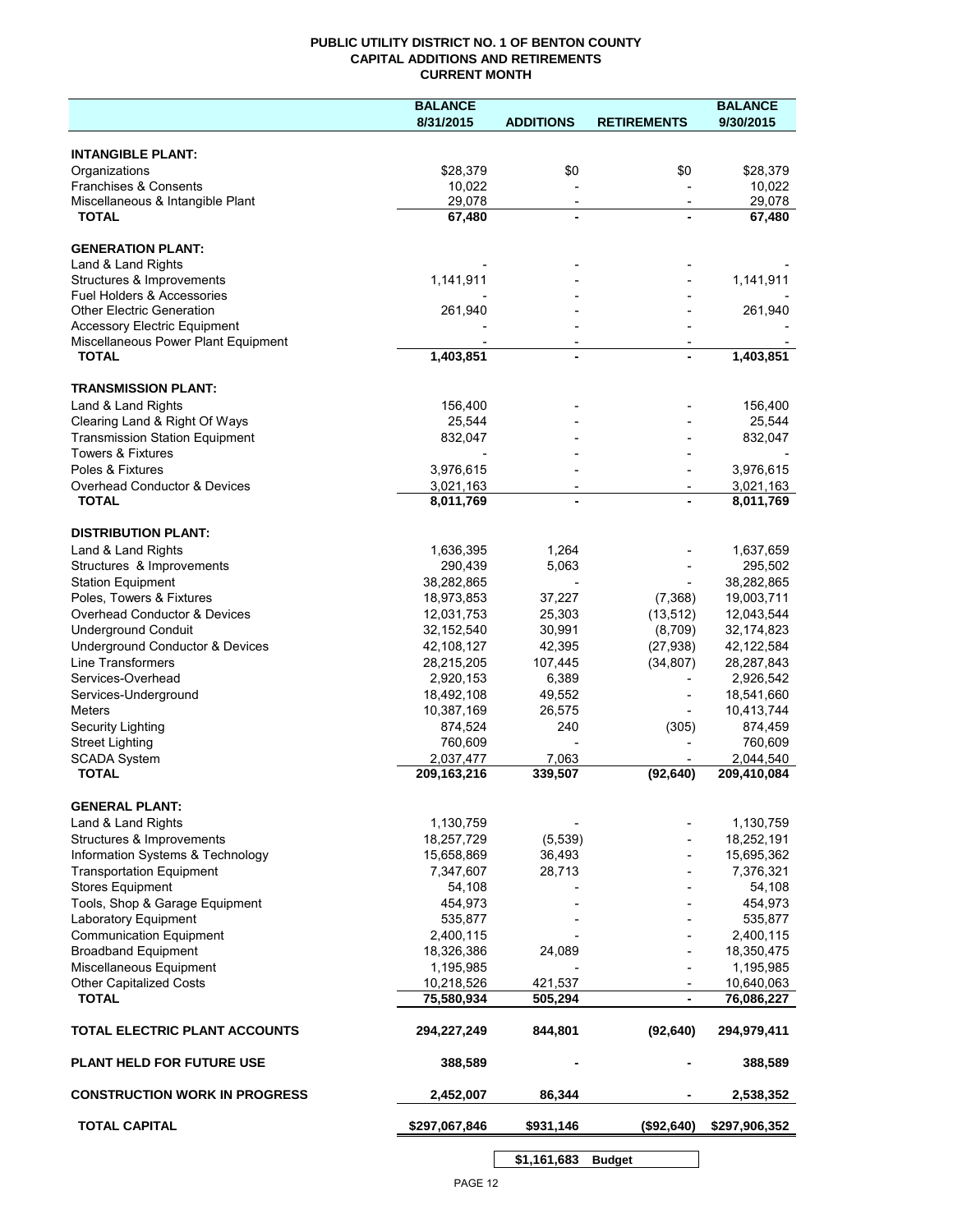## **PUBLIC UTILITY DISTRICT NO. 1 OF BENTON COUNTY CAPITAL ADDITIONS AND RETIREMENTS YEAR TO DATE**

|                                       | <b>BALANCE</b> |                          |                          | <b>BALANCE</b> |
|---------------------------------------|----------------|--------------------------|--------------------------|----------------|
|                                       | 12/31/2014     | <b>ADDITIONS</b>         | <b>RETIREMENTS</b>       | 9/30/2015      |
|                                       |                |                          |                          |                |
| <b>INTANGIBLE PLANT:</b>              |                |                          |                          |                |
| Organizations                         | \$28,379       | \$0                      | \$0                      | \$28,379       |
| Franchises & Consents                 | 10,022         |                          |                          | 10,022         |
| Miscellaneous & Intangible Plant      | 29,078         | $\overline{\phantom{a}}$ | $\overline{\phantom{a}}$ | 29,078         |
| <b>TOTAL</b>                          | 67,480         |                          |                          | 67,480         |
|                                       |                |                          |                          |                |
| <b>GENERATION PLANT:</b>              |                |                          |                          |                |
| Land & Land Rights                    |                |                          |                          |                |
| Structures & Improvements             | 1,141,911      |                          |                          | 1,141,911      |
| Fuel Holders & Accessories            |                |                          |                          |                |
| <b>Other Electric Generation</b>      | 261,940        |                          |                          | 261,940        |
| <b>Accessory Electric Equipment</b>   |                |                          |                          |                |
| Miscellaneous Power Plant Equipment   |                |                          |                          |                |
| <b>TOTAL</b>                          | 1,403,851      |                          |                          | 1,403,851      |
|                                       |                |                          |                          |                |
| <b>TRANSMISSION PLANT:</b>            |                |                          |                          |                |
| Land & Land Rights                    | 156,400        |                          |                          | 156,400        |
| Clearing Land & Right Of Ways         | 25,544         |                          |                          | 25,544         |
| <b>Transmission Station Equipment</b> | 832,047        |                          |                          | 832,047        |
| <b>Towers &amp; Fixtures</b>          |                |                          |                          |                |
| Poles & Fixtures                      | 3,974,373      | 2,500                    | (259)                    | 3,976,615      |
| Overhead Conductor & Devices          | 3,010,644      | 24,392                   | (13, 873)                | 3,021,163      |
| <b>TOTAL</b>                          | 7,999,008      | 26,892                   | (14, 131)                | 8,011,769      |
|                                       |                |                          |                          |                |
| <b>DISTRIBUTION PLANT:</b>            |                |                          |                          |                |
| Land & Land Rights                    | 1,615,066      | 22,594                   |                          | 1,637,659      |
| Structures & Improvements             | 290,439        | 5,063                    |                          | 295,502        |
| <b>Station Equipment</b>              | 37,209,104     | 1,132,154                | (58, 394)                | 38,282,865     |
| Poles, Towers & Fixtures              | 18,688,917     | 449,031                  | (134, 237)               | 19,003,711     |
| Overhead Conductor & Devices          | 11,758,715     | 336,753                  | (51, 925)                | 12,043,544     |
| <b>Underground Conduit</b>            | 31,642,484     | 564,498                  | (32, 159)                | 32,174,823     |
| Underground Conductor & Devices       | 41,409,423     | 997,070                  | (283,909)                | 42,122,584     |
| Line Transformers                     | 27,565,110     | 939,390                  | (216, 658)               | 28,287,843     |
| Services-Overhead                     | 2,885,875      | 47,363                   | (6,696)                  | 2,926,542      |
| Services-Underground                  | 18,107,312     | 454,800                  | (20, 453)                | 18,541,660     |
| Meters                                | 10,226,191     | 187,553                  |                          | 10,413,744     |
| Security Lighting                     | 876,499        | 4,929                    | (6,969)                  | 874,459        |
| <b>Street Lighting</b>                | 761,403        | (276)                    | (518)                    | 760,609        |
| <b>SCADA System</b>                   | 2,007,957      | 36,583                   |                          | 2,044,540      |
| <b>TOTAL</b>                          | 205,044,497    | 5,177,505                | (811, 918)               | 209,410,084    |
|                                       |                |                          |                          |                |
| <b>GENERAL PLANT:</b>                 |                |                          |                          |                |
| Land & Land Rights                    | 1,130,759      |                          |                          | 1,130,759      |
| Structures & Improvements             | 18,229,463     | 22,728                   |                          | 18,252,191     |
| Information Systems & Technology      | 15,412,631     | 282,731                  |                          | 15,695,362     |
| <b>Transportation Equipment</b>       | 7,004,663      | 371,658                  |                          | 7,376,321      |
| <b>Stores Equipment</b>               | 54,108         |                          |                          | 54,108         |
| Tools, Shop & Garage Equipment        | 454,973        |                          |                          | 454,973        |
| Laboratory Equipment                  | 516,309        | 19,568                   |                          | 535,877        |
| <b>Communication Equipment</b>        | 2,400,115      |                          |                          | 2,400,115      |
| <b>Broadband Equipment</b>            | 17,844,162     | 506,313                  |                          | 18,350,475     |
| Miscellaneous Equipment               | 1,120,461      | 75,524                   |                          | 1,195,985      |
| Other Capitalized Costs               | 11,208,952     | 511,758                  | (1,080,647)              | 10,640,063     |
| <b>TOTAL</b>                          | 75,376,596     | 1,790,279                | (1,080,647)              | 76,086,227     |
|                                       |                |                          |                          |                |
| TOTAL ELECTRIC PLANT ACCOUNTS         | 289,891,432    | 6,994,676                | (1,906,697)              | 294,979,411    |
|                                       |                |                          |                          |                |
| <b>PLANT HELD FOR FUTURE USE</b>      | 388,589        |                          |                          | 388,589        |
|                                       |                |                          |                          |                |
| <b>CONSTRUCTION WORK IN PROGRESS</b>  | 1,502,261      | 1,036,090                |                          | 2,538,352      |
|                                       |                |                          |                          |                |
| <b>TOTAL CAPITAL</b>                  | \$291,782,282  | \$8,030,766              | (\$1,906,697)            | \$297,906,352  |
|                                       |                |                          |                          |                |

PAGE 13 **\$10,270,101 Budget**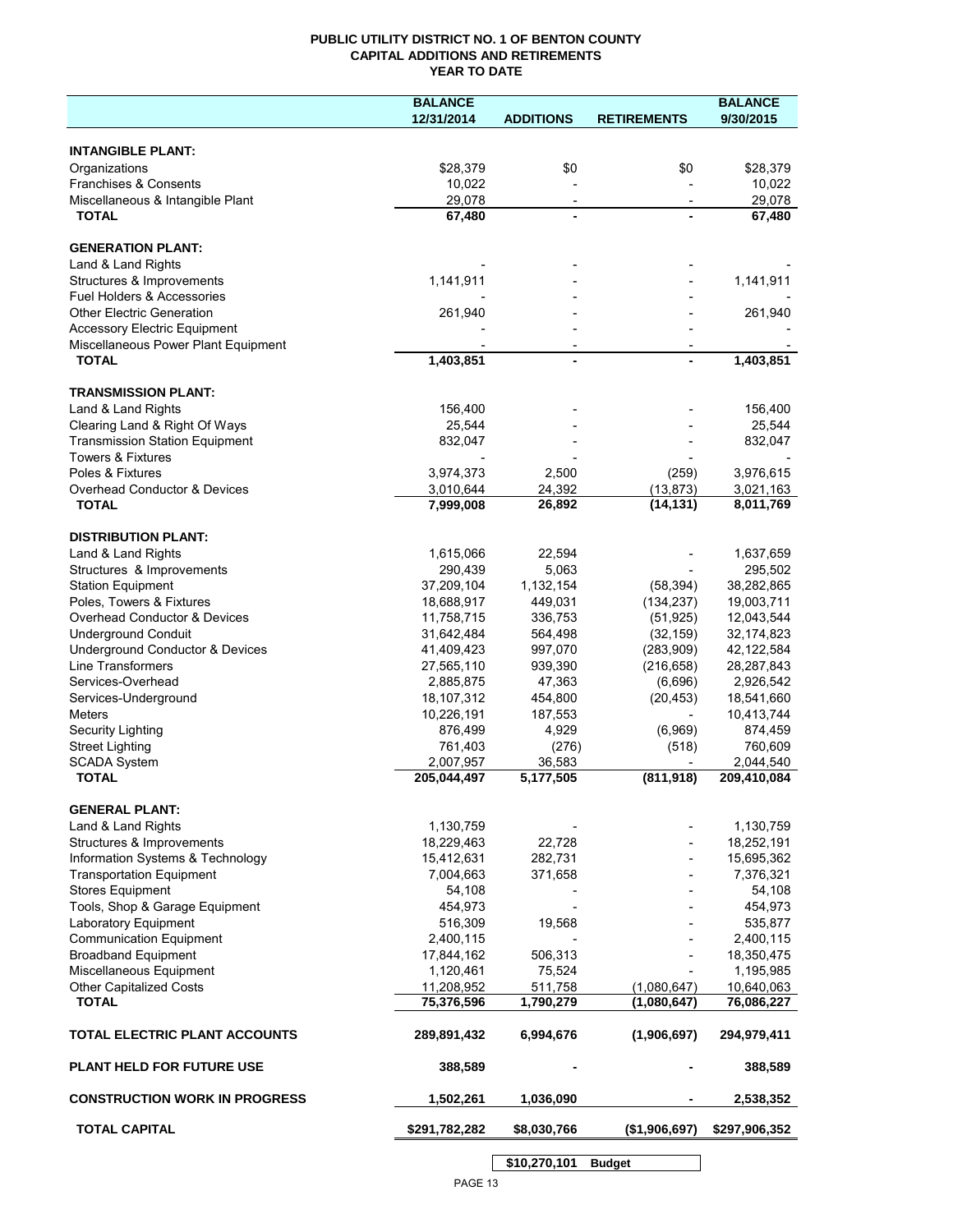## **PUBLIC UTILITY DISTRICT NO. 1 OF BENTON COUNTY STATEMENT OF CASH FLOWS**

|                                                                                                         | <b>YTD</b><br>9/30/2015  | <b>Monthly</b><br>9/30/2015 |
|---------------------------------------------------------------------------------------------------------|--------------------------|-----------------------------|
|                                                                                                         |                          |                             |
| <b>CASH FLOWS FROM OPERATING ACTIVITIES</b><br>Cash Received from Customers and Counterparties          | \$105,883,635            | \$11,113,372                |
| Cash Paid to Suppliers and Counterparties                                                               | (78,001,957)             | (9,332,075)                 |
| Cash Paid to Employees                                                                                  | (9,642,866)              | (1,021,330)                 |
| <b>Taxes Paid</b>                                                                                       | (9,663,860)              | (772, 592)                  |
| <b>Net Cash Provided by Operating Activities</b>                                                        | 8,574,952                | (12, 625)                   |
|                                                                                                         |                          |                             |
| <b>CASH FLOWS FROM NONCAPITAL FINANCING ACTIVITIES</b>                                                  |                          |                             |
| Other Interest Expense<br>Net Cash Used by Noncapital Financing Activities                              | (33, 550)<br>(33, 550)   | $\frac{(9,711)}{(9,711)}$   |
|                                                                                                         |                          |                             |
| <b>CASH FLOWS FROM CAPITAL AND RELATED FINANCING ACTIVITIES</b><br><b>Acquisition of Capital Assets</b> |                          |                             |
| Proceeds from Sale of Revenue Bonds                                                                     | (7,522,050)              | (850, 663)                  |
| Cash Defeasance Principal and Interest                                                                  |                          |                             |
| <b>Bond Principal Paid</b>                                                                              |                          |                             |
| <b>Bond Interest Paid</b>                                                                               | (3, 159, 799)            | (1,926,635)                 |
| <b>Capital Contributions</b>                                                                            | 1,773,391                | 274,920                     |
| Sale of Assets                                                                                          | 54,309                   |                             |
| Net Cash Used by Capital and Related Financing Activities                                               | (8,854,149)              | (2, 502, 378)               |
| <b>CASH FLOWS FROM INVESTING ACTIVITIES</b>                                                             |                          |                             |
| Interest Income                                                                                         | 191.926                  | 36,181                      |
| Proceeds from Sale of Investments                                                                       | 8,986,520                | 2,002,380                   |
| Purchase of Investments                                                                                 | (6,997,000)              |                             |
| Joint Venture Net Revenue (Expense)<br><b>Net Cash Provided by Investing Activities</b>                 | 2,181,446                | 2,038,561                   |
| NET INCREASE (DECREASE) IN CASH                                                                         | 1,868,699                | (486, 153)                  |
| <b>CASH BALANCE, BEGINNING</b>                                                                          | \$25,640,377             | \$27,995,229                |
|                                                                                                         |                          |                             |
| <b>CASH BALANCE, ENDING</b>                                                                             | \$27,509,076             | \$27,509,076                |
|                                                                                                         |                          |                             |
| <b>RECONCILIATION OF NET OPERATING INCOME TO NET</b><br><b>CASH PROVIDED BY OPERATING ACTIVITIES</b>    |                          |                             |
|                                                                                                         |                          |                             |
| <b>Net Operating Revenues</b>                                                                           | (\$2,223,335)            | (\$1,175,033)               |
| Adjustments to reconcile net operating income to net cash                                               |                          |                             |
| provided by operating activities:                                                                       |                          |                             |
| Depreciation & Amortization<br><b>Unbilled Revenues</b>                                                 | 10,132,404<br>1,300,000  | 1,157,073<br>860,000        |
| Misellaneous Other Revenue & Receipts                                                                   | 92,130                   | 4                           |
| Decrease (Increase) in Accounts Receivable                                                              | (1,333,436)              | (528, 456)                  |
| Decrease (Increase) in BPA Prepay Receivable                                                            | 450,000                  | 50,000                      |
| Decrease (Increase) in Inventories                                                                      | (315,300)                | 65,508                      |
| Decrease (Increase) in Prepaid Expenses                                                                 | 288,183                  | 92,532                      |
| Decrease (Increase) in Wholesale Power Receivable                                                       | 912,874                  | (493, 597)                  |
| Decrease (Increase) in Miscellaneous Assets                                                             | (375, 488)               | (2,554)                     |
| Decrease (Increase) in Prepaid Expenses and Other Charges                                               | 1,125,504                | (196, 360)                  |
| Decrease (Increase) in Deferred Derivative Outflows                                                     | (915,074)                | (305, 490)                  |
| Increase (Decrease) in Deferred Derivative Inflows                                                      | (691, 704)               | 244,560                     |
| Increase (Decrease) in Warrants Outstanding                                                             | 13,957                   | 148,569                     |
| Increase (Decrease) in Accounts Payable<br>Increase (Decrease) in Accrued Taxes Payable                 | (774, 257)<br>(250, 652) | (657, 455)<br>246,559       |
| Increase (Decrease) in Customer Deposits                                                                | (4,828)                  | (2,519)                     |
| Increase (Decrease) in BPA Prepay Incentive Credit                                                      | (120, 942)               | (13, 438)                   |
| Increase (Decrease) in Other Current Liabilities                                                        | (33, 378)                | 6,313                       |
| Increase (Decrease) in Other Credits                                                                    | 1,298,294                | 491,159                     |
| <b>Net Cash Provided by Operating Activities</b>                                                        | \$8,574,952              | (\$12,625)                  |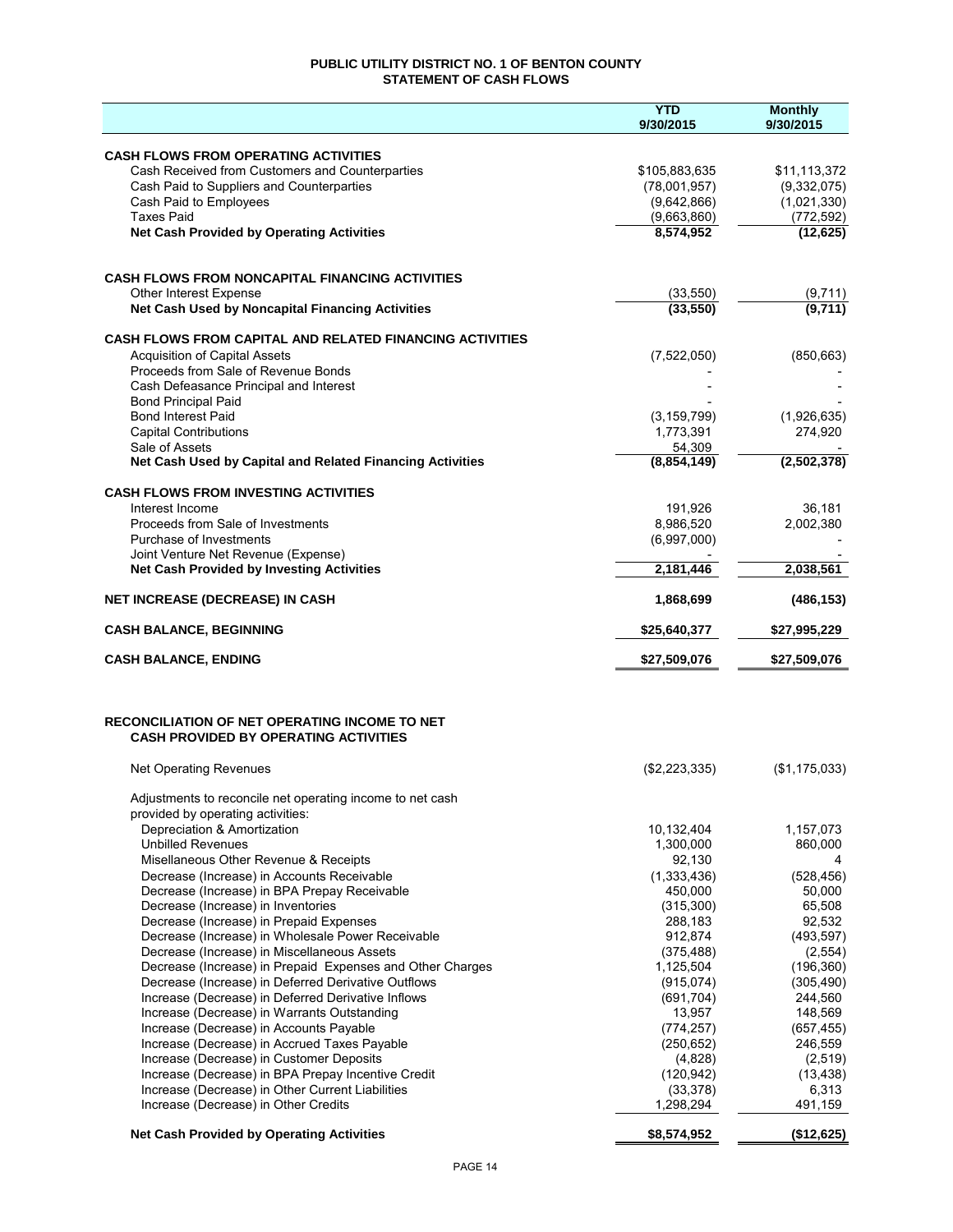## **PUBLIC UTILITY DISTRICT NO. 1 OF BENTON COUNTY WEATHER STATISTICS September 30, 2015**



|        | <b>Average Precipitation</b> |      |          |       |      |      |      |      |      |      |      |      |        |  |  |
|--------|------------------------------|------|----------|-------|------|------|------|------|------|------|------|------|--------|--|--|
| Year   | Jan                          | Feb  | March    | April | May  | June | July | Aug  | Sept | Oct  | Nov  | Dec  | Annual |  |  |
| Normal | 0.94                         | 0.70 | 0.57     | 0.55  | 0.51 | 0.51 | 0.23 | 0.18 | 0.31 | 0.49 | 0.95 | 1.20 | 7.14   |  |  |
| 2015   | 0.67                         | 0.42 | 0.65     | 0.09  | . 49 | 0.13 | 0.05 | -    | 0.06 |      |      |      | 3.56   |  |  |
| 2014   | 0.37                         | 1.12 | $.00 \,$ | 0.38  | 0.24 | 0.26 | 0.04 | 0.88 | 0.16 | 0.77 | 0.38 | 0.93 | 6.53   |  |  |



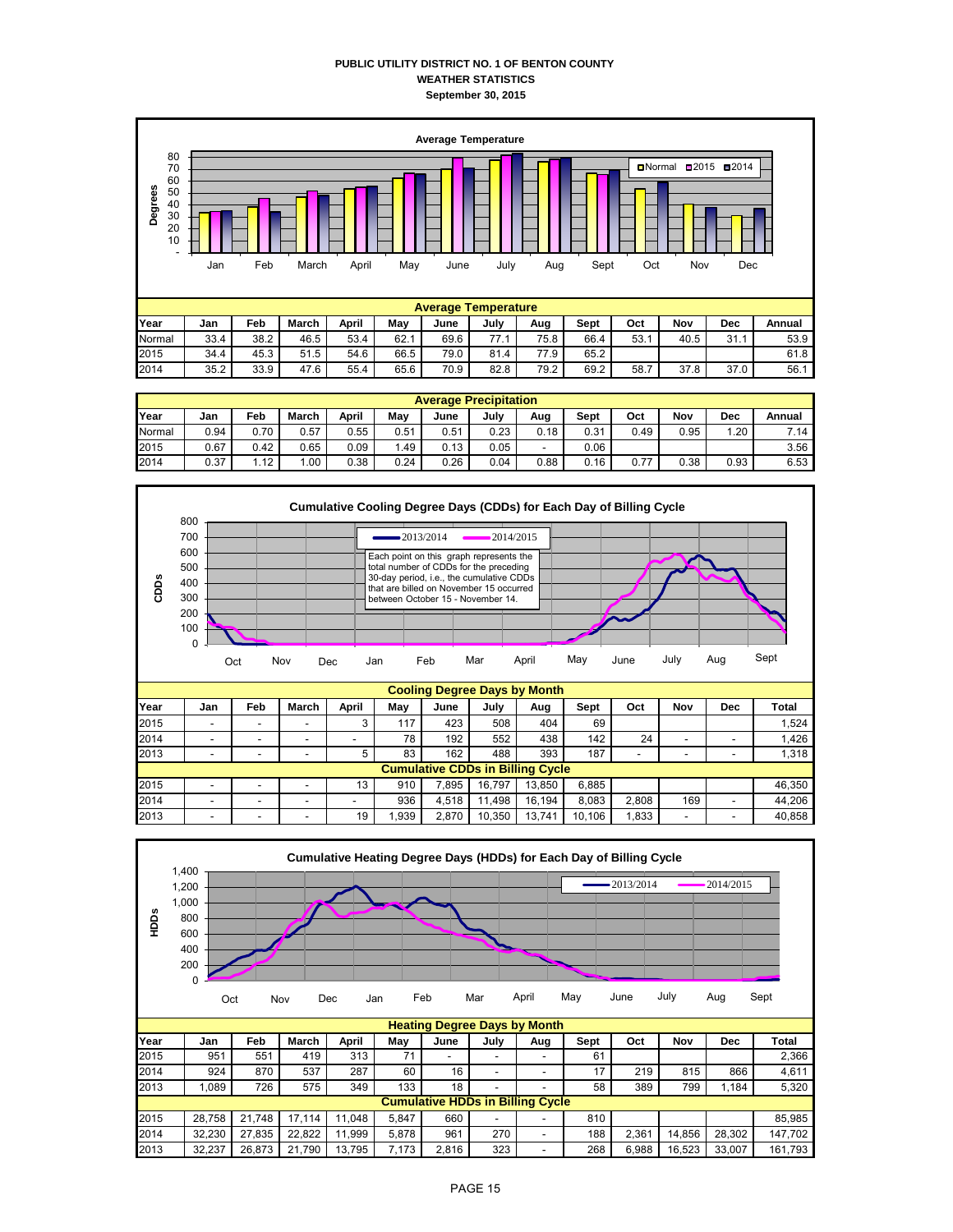#### **PUBLIC UTILITY DISTRICT NO. 1 OF BENTON COUNTY BROADBAND SUMMARY**

#### *September Highlights*

A new Sprint site by Meadow Springs Country Club was connected to the fiber network. Seattle Children's Hospital on 900 Stevens Drive in Richland was also connected through City of Richland and Benton PUD's networks. Cicotte Law Firm on Grandridge has a new 10Mbps connection to the network. Tri-City Labs now has a 10Mbps connection to Kadlec. Pacific Crest Planning has a new 10Mbps connection. Tri-City Cancer Center and Benton Franklin Health District both upgraded their services. Prosser Memorial Hospital and four of their satellite branches upgraded to 50Mbps services.

|                                                             | <b>ACTUALS</b><br>2015   |                                 |                          |            |              |              |            |           |                          |                          |             |     |     |            |             |                                  |                      |
|-------------------------------------------------------------|--------------------------|---------------------------------|--------------------------|------------|--------------|--------------|------------|-----------|--------------------------|--------------------------|-------------|-----|-----|------------|-------------|----------------------------------|----------------------|
|                                                             | 2015 Budget              | <b>Amended</b><br><b>Budget</b> | Jan                      | Feb        | <b>March</b> | <b>April</b> | May        | June      | July                     | <b>August</b>            | <b>Sept</b> | Oct | Nov | <b>Dec</b> | <b>YTD</b>  | <b>Budget</b><br><b>Variance</b> | Inception<br>to Date |
| <b>OPERATING REVENUES</b>                                   |                          |                                 |                          |            |              |              |            |           |                          |                          |             |     |     |            |             |                                  |                      |
| Ethernet                                                    | 1,626,858                | 1,393,958                       | \$117,860                | \$117,116  | \$110,458    | \$111,320    | \$111,984  | \$114,863 | \$117,708                | \$120,920                | \$118,435   |     |     |            | \$1,040,663 | 353,295                          |                      |
| <b>TDM</b>                                                  | 146,284                  | 146,284                         | 12,031                   | 12,031     | 8,837        | 6,531        | 6,531      | 5,781     | 5,781                    | 5,781                    | 5,781       |     |     |            | \$69,085    | 77,199                           |                      |
| Wireless                                                    | $\blacksquare$           | $\sim$                          | 39                       | 39         | 39           | 39           | 26         | 26        | 26                       | 26                       | 26          |     |     |            | \$286       | (286)                            |                      |
| Co-Location                                                 | $\overline{\phantom{a}}$ | $\overline{\phantom{a}}$        | $\sim$                   |            | $\sim$       | $\sim$       | $\sim$     | $\sim$    | $\sim$                   | $\sim$                   | $\sim$      |     |     |            | \$0         |                                  |                      |
| Internet Transport Service                                  | 136,140                  | 136,140                         | 10,295                   | 10,295     | 10,295       | 10,295       | 10,295     | 10,295    | 10,295                   | 10,427                   | 11,219      |     |     |            | \$93,711    | 42,429                           |                      |
| <b>Fixed Wireless</b>                                       | 97,376                   | 97,376                          | 7,646                    | 7,600      | 7,617        | 7,586        | 7,419      | 7,430     | 7,484                    | 7,475                    | 7,478       |     |     |            | \$67,735    | 29,641                           |                      |
| Broadband Revenue - Other                                   | 276,242                  | 276,242                         | 23,470                   | 23,470     | 23,470       | 23,470       | 23,470     | 23,470    | 23,470                   | 23,470                   | 23,470      |     |     |            | \$211,231   | 65,011                           |                      |
| Subtotal                                                    | 2,282,900                | 2,050,000                       | 171,341                  | 170,551    | 160,717      | 159,241      | 159,725    | 161,865   | 164,763                  | 168,099                  | 166,409     |     |     |            | \$1,482,711 |                                  |                      |
| NoaNet Maintenance Revenue                                  |                          |                                 |                          | 852        |              | 590          | $\sim$     |           |                          |                          | $\sim$      |     |     |            | \$1,441     |                                  |                      |
| <b>Bad Debt Expense</b>                                     |                          |                                 |                          |            |              |              |            |           |                          |                          |             |     |     |            | \$0         |                                  |                      |
| <b>Total Operating Revenues</b>                             | 2,282,900                | 2,050,000                       | 171,341                  | 171,403    | 160,717      | 159,831      | 159,725    | 161,865   | 164,763                  | 168,099                  | 166,409     |     |     |            | \$1,484,153 | 565,847                          | 13,652,038           |
| <b>OPERATING EXPENSES</b>                                   |                          |                                 |                          |            |              |              |            |           |                          |                          |             |     |     |            |             |                                  |                      |
| Marketing & Business Development                            | $\blacksquare$           | $\blacksquare$                  |                          |            |              |              |            |           |                          | $\overline{\phantom{a}}$ |             |     |     |            | \$0         |                                  |                      |
| <b>General Expenses</b>                                     | 375,119                  | 397,984                         | 8,714                    | 127,448    | 92,063       | 59,272       | 62,482     | 39,649    | 127,451                  | 41,344                   | 62,956      |     |     |            | \$621,378   | (223,394                         |                      |
| Other Maintenance                                           | 45,825                   | 172,784                         | 3,207                    | 5,141      | 10,121       | 28,093       | 27,667     | 3,198     | 1,315                    | 11,601                   | 12,875      |     |     |            | \$103,217   | 69,567                           |                      |
| <b>NOC Maintenance</b>                                      | 398,251                  | 398,251                         | $\overline{\phantom{a}}$ | ٠          | $\sim$       | $\sim$       | $\sim$     | $\sim$    | $\sim$                   | $\overline{\phantom{a}}$ | $\sim$      |     |     |            | \$0         | 398,251                          |                      |
| Wireless Maintenance                                        | 1,149                    | 1,149                           |                          |            | 598          |              |            | 810       | $\overline{\phantom{a}}$ |                          | 3,339       |     |     |            | \$4,747     | (3, 598)                         |                      |
| Subtotal                                                    | 820,344                  | 970,168                         | 11,921                   | 132,589    | 102,781      | 87,365       | 90,148     | 43,656    | 128,766                  | 52,945                   | 79,170      |     |     |            | \$729,342   | 240,826                          | 8,577,860            |
| NoaNet Maintenance Expense                                  | 4,227                    | 4,227                           | $\sim$                   | $\sim$     | 622          | ÷.           | $\sim$     | $\sim$    | $\sim$                   | $\sim$                   | $\sim$      |     |     |            | \$622       | 3,605                            |                      |
| Depreciation                                                | 900,804                  | 900,804                         | 98,590                   | 86,496     | 86,923       | 83,814       | 81,440     | 81,712    | 82,144                   | 82,806                   | 83,231      |     |     |            | \$767,155   | 133,649                          | 8,558,647            |
| <b>Total Operating Expenses</b>                             | 1,725,375                | 1,875,199                       | 110,511                  | 219,085    | 190,326      | 171,179      | 171,588    | 125,368   | 210,910                  | 135,751                  | 162,401     |     |     |            | \$1,497,119 | 378,080                          | 17,136,507           |
| <b>OPERATING INCOME (LOSS)</b>                              | 557,525                  | 174,801                         | 60,830                   | (47, 682)  | (29, 609)    | (11, 349)    | (11, 863)  | 36,497    | (46, 147)                | 32,348                   | 4,008       |     |     |            | (\$12,967)  | 187,767                          | (3,484,469)          |
| <b>NONOPERATING REVENUES &amp; EXPENSES</b>                 |                          |                                 |                          |            |              |              |            |           |                          |                          |             |     |     |            |             |                                  |                      |
| Internal Interest due to Power Business Unit <sup>(1)</sup> | (373, 380)               | (373, 380)                      | (30, 651)                | (31, 741)  | (29, 496)    | (30, 466)    | (30, 333)  | (30, 256) | (31,069)                 | (30, 248)                | (29, 788)   |     |     |            | (\$274,048) | 99,332                           | (5,483,046)          |
| <b>CAPITAL CONTRIBUTIONS</b>                                |                          |                                 |                          |            |              |              |            |           |                          |                          |             |     |     |            |             |                                  |                      |
| Contributions in Aid of Broadband                           | 966,403                  | 385,000                         | 8,700                    | 11,192     | 2,500        | 4,508        | 24,947     | 49,990    | 54,400                   | 500                      | 144,250     |     |     |            | \$300,988   | (84, 012)                        | 4,407,935            |
| <b>BTOP</b>                                                 |                          |                                 |                          |            |              |              |            |           |                          |                          |             |     |     |            | \$0         |                                  | 2,282,671            |
| INTERNAL NET INCOME (LOSS)                                  | \$1,150,548              | \$186,421                       | \$38,879                 | (\$68,231) | (\$56,605)   | (\$37,306)   | (\$17,249) | \$56,231  | (\$22,816)               | \$2,600                  | 118,470.40  |     |     |            | \$13,973    | \$203,087                        | (\$2,276,909)        |
| <b>NOANET COSTS</b>                                         |                          |                                 |                          |            |              |              |            |           |                          |                          |             |     |     |            |             |                                  |                      |
| <b>Member Assessments</b>                                   |                          |                                 |                          |            | $\sim$       |              |            |           |                          |                          | $\sim$      |     |     |            |             |                                  | \$3,159,092          |
| Membership Support                                          |                          |                                 | 1,164                    | 689        | 122          | 356          | 491        |           |                          | 431                      | 1,162       |     |     |            | \$4,414     |                                  | 111,849              |
| <b>Total NoaNet Costs</b>                                   |                          | $\overline{\phantom{a}}$        | \$1,164                  | \$689      | \$122        | \$356        | \$491      |           |                          | 430.52                   | 1,161.74    |     |     |            | \$4,414     | (\$4,414)                        | \$3,270,941          |
|                                                             |                          |                                 |                          |            |              |              |            |           |                          |                          |             |     |     |            |             |                                  |                      |
| <b>CAPITAL EXPENDITURES</b>                                 | \$1,596,604              | \$1,015,202                     | \$12,471                 | \$37,004   | \$62,488     | \$24,448     | \$49,603   | \$142,511 | \$55,005                 | \$104,238                | \$77,019    |     |     |            | \$564,787   | \$450,415                        | \$19,043,594         |
| NET CASH (TO)/FROM BROADBAND <sup>(2)</sup>                 | \$828,128                | \$445.403                       | \$154,486                | \$12,312   | (\$2,796)    | \$52,169     | \$44,431   | \$25,687  | \$35,392                 | \$10,986                 | \$153,309   |     |     |            | \$485,976   |                                  | (\$10,549,751)       |

(1) Internal interest budget is estimated based on cash flow projections (an interest rate of 3.6% is being used).

(2) Includes excess of revenues over operating costs, capital expenditures and NoaNet assessments; excludes depreciation and internal interest to Electric System